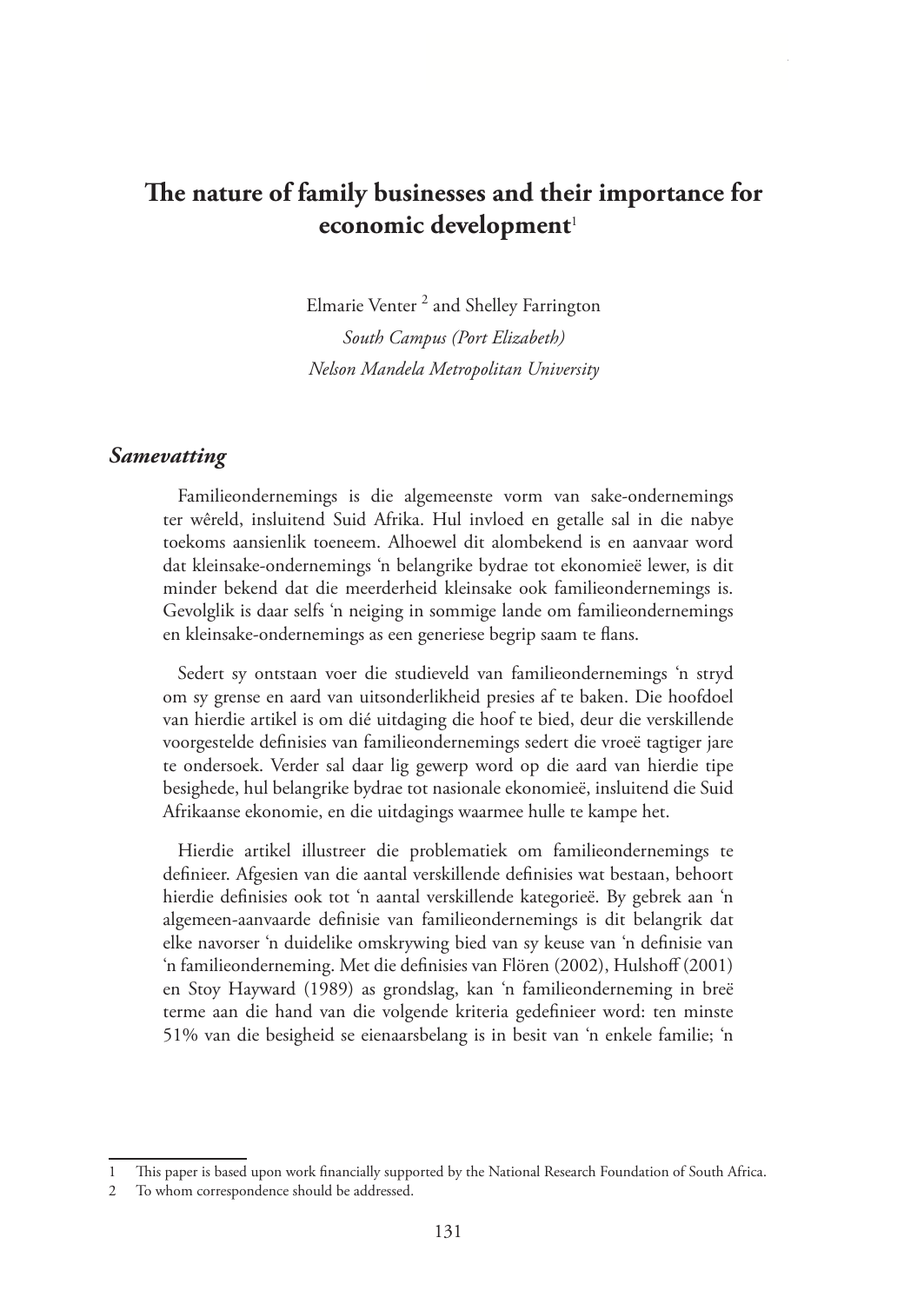enkel familie is in staat om aansienlike invloed uit te oefen; en minstens twee familielede wat aktief betrokke is as senior bestuurders in die besigheid.<sup>3</sup>

Een van die basiese studievelde in familiebesigheidsnavorsing is om die verskille tussen familie- en nie-familielede te identifiseer. Alhoewel onlangse navorsing op hierdie gebied 'n mate van vooruitgang getoon het, is die verskil tussen familie- en nie-familieondernemings nie duidelik omskryf nie.4 Ondanks die bydrae van vergelykende sudies wat poog om 'n beter begrip van hierdie ondernemings te verkry, is daar nog geen stel van beslissende veranderlikes geïdentifiseer wat familieondernemings van die nie-familieondernemings onderskei nie.5 Beide familie- en nie-familieondernemings is onteenseglik aan die problematiese uitdagings en hoë graad van mislukkings verbind. Afgesien van dieselfde probleme wat kleinsake (SMEs) wat in familie besit is, en daardie wat in nie-familie besit is ervaar, is daar bykomende uitdagings wat besighede wat in familie besit is, die hoof moet bied. Hiérdie uitdagings is te wyte aan hul unieke aard en die familiale, interpersoonlike verwantskappe wat by hierdie soort besigheid bestaan. Dié tersaaklike uitdagings sal ook in die artikel aangespreek word.

Familieondernemings, en meer spesifiek dié van klein- en mediumgrootte, vorm die grondslag van die Suid-Afrikaanse ekonomie, en dit is van kardinale belang dat alle pogings aangewend word om die sukses en volhoubaarheid daarvan te bevorder.

#### **Keywords:**

Family business; Small and medium-sized businesses.

#### **Introduction**

The family business is the most common form of business organisation in the world, and its influence, as well as its numbers, can be expected to increase substantially in the near future.6 Family businesses can therefore offer powerful opportunities for further economic growth in South Africa. Although the field of family business has been regarded as a separate academic discipline since

<sup>3</sup> RH Flören, *Crown princes in the clay* (Assen, The Netherlands, Royal Van Gorcum, 2002); H Hulshoff, "Family business in the Dutch SME sector", RH Flören, *Crown princes*…, 2002; Stoy Hayward, "Staying the course", in RH Flören, *Crown princes*…, 2002.

<sup>4</sup> MA Gallo, J Tàpies & K Cappuyns, "Comparison of family and nonfamily business: Financial logic and personal preferences", *Family Business Review*, XVII(4), 2004, p. 303.

<sup>5</sup> P Sharma, "An overview of the field of family business studies: Current status and directions for the future", *Family Business Review*, XVII(1), 2004, p. 5.

<sup>6</sup> G Maas, S Van der Merwe & E Venter, *Family business in South Africa: A practical governance guide* (Stellenbosch, Content Solutions, 2005), p. 52.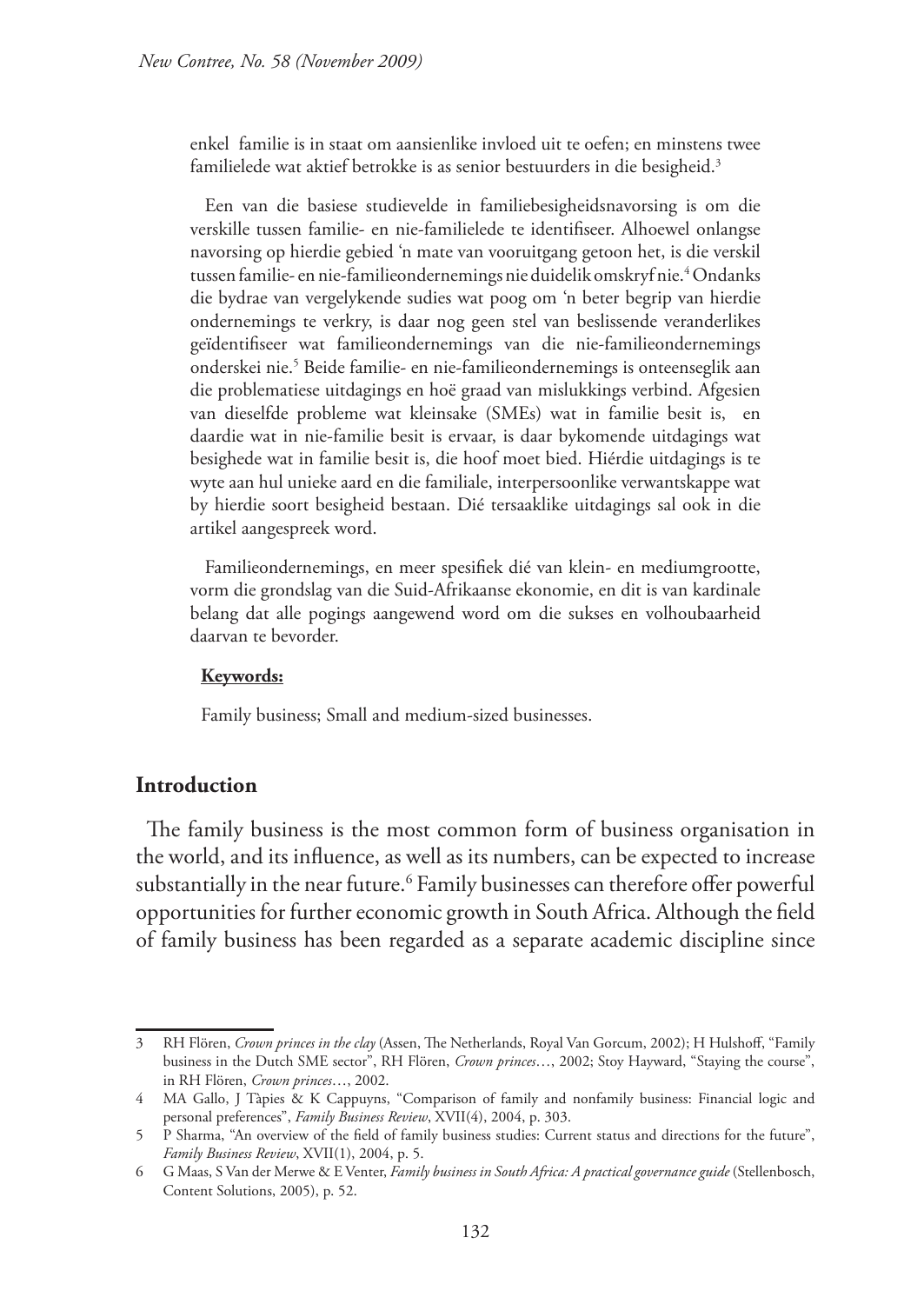the 1990s,<sup>7</sup> only recently has it been embraced within mainstream business research.8

Since its inception, however, the field of family business studies has struggled with a need to define its boundaries and source of distinctiveness. Without clear definitional boundaries, it remains unclear what constitutes a family business, which could pose numerous methodological problems for family business researchers.9 Although family businesses resist easy definition, almost all researchers agree on the necessity of having a clear definition.<sup>10</sup> Consequently, clarifying a definition for a family business is the first and most obvious challenge facing the family business researcher.<sup>11</sup> Given this important challenge, the main purpose of this paper is to examine the nature of these types of business organisations by looking at how they are defined, how they differ from non-family businesses, and the unique challenges they face. In addition, their importance to national economies, including the South African economy, is highlighted.

### **The nature of family business**

### *Defining the family business*

There is no universally accepted definition of a family business in the literature or among teaching and consulting communities, the public, or even family business owners.<sup>12</sup> Numerous attempts have been made to articulate conceptual and operational definitions of family businesses, and consequently many definitions exist.<sup>13</sup> A review of the literature has, however, revealed that a

<sup>7</sup> B Bird, H Welsh, JH Astrachan & D Pistrui, "Family business research: The evolution of an academic field", *Family Business Review*, 15(4), 2002.

<sup>8</sup> JJ Chrisman, JH Chua & LP Steier, "An introduction to theories of family business", *Journal of Business Venturing*, 18(4), 2003; LP Steier & JL Ward, "If theories of family enterprise really do matter, so does change in management education", *Entrepreneurship Theory and Practice*, 30(6), 2006.

<sup>9</sup> SA Zahra & P Sharma, "Family business research: A strategic reflection", *Family Business Review*, XVII(4), 2004, pp. 331-333; WC Handler, "Methodological issues and considerations in studying family businesses", *Family Business Review*, II(3), 1989; F Neubauer & AG Lank, *The family business – its governance for sustainability* (New York, Routledge, 1998), p. 5.

<sup>10</sup> J Lee, "Family firm performance: Further evidence", *Family Business Review,* XIX(2), 2006, p. 105; RH Flören, *Crown princes* …, p. 16.

<sup>11</sup> WC Handler, "Methodological issues …", *Family Business Review*, II(3), 1989, p. 25.

<sup>12</sup> JH Astrachan, SB Klein & KX Smyrnios, "The F-PEC scale of family influence: A proposal for solving the family business definition problem", *Family Business Review*, XV(1), 2002, p. 45; RH Flören, *Crown princes* …, p. 15; H Littunen & K Hyrsky, "The early entrepreneurial stage in Finnish family and nonfamily firms", *Family Business Review*, XIII(1), 2000, p. 41.

<sup>13</sup> P Sharma, "An overview of the field …", *Family Business Review*, XVII(1), 2004, p. 3; D Stokes & N Wilson, *Small business management entrepreneurship*, 5th Edition (London, Thomson Learning, 2006), p. 457.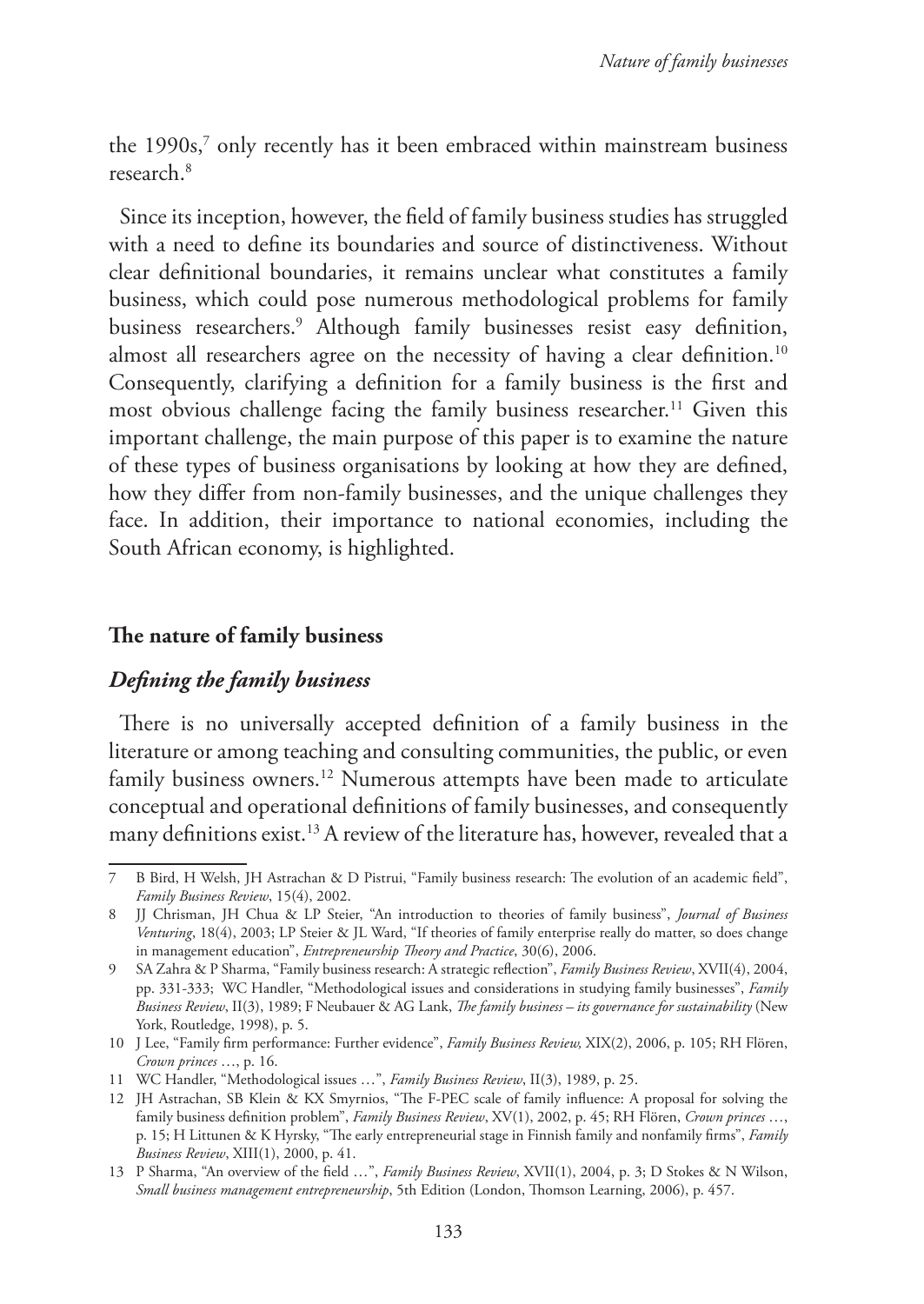number of these definitions share several common elements. This has enabled researchers to classify their definitions into different categories.<sup>14</sup> There seems to be general agreement that the categories of ownership and management, family involvement, interdependent subsystems, generational transfer, and multiple conditions are most commonly used in defining a family business.<sup>15</sup> Some definitions are very specific, while others are broad. Many are impossible to quantify and thus difficult to apply to empirical data, whilst others are more specific and consequently usable for data collection.<sup>16</sup> Despite efforts to develop conceptual and operational definitions of family firms,<sup>17</sup> to date, instead of one definition, a range of definitions (see Annexure A for examples) that capture the varying extents and modes of family involvement in these firms is being used.

The discussion above illustrates the difficulties in defining a family business. Apart from the number of different definitions that exist, some categories of definitions are too restrictive or too inclusive, whilst others cannot be applied, or have never been applied, to empirical data.<sup>18</sup> As long as there is no generally accepted family business definition, it is important that each researcher clarifies his/her choice of a family business definition, because the definition chosen influences the interpretation of results. Based in particular on the definitions of a family business offered by Flören, Hulshoff and Stoy Hayward, a family business can be broadly defined by the following criteria: at least 51% of the equity of the business is owned by a single family; a single family is able to exercise considerable influence; and at least two family members are actively involved as senior managers in the business.19 The aforementioned definition is supported by Davis, who most recently (2009) has defined a family business as one where ownership is controlled by a single family and where two or more family members significantly influence the direction of the business through management/governance roles, ownership

<sup>14</sup> RH Flören, *Crown princes*…, p. 23.

<sup>15</sup> JH Astrachan, SB Klein & KX Smyrnios, "The F-PEC scale…", *Family Business Review*, XV(1), 2002, p. 45; RH Flören, Crown princes …, p. 24; WC Handler, "Managing the family firm succession process: The nextgeneration family member's experience", (Ph.D, Boston University, 1989), p. 6; F Neubauer & AG Lank, The family business …, p. 5,6; P Sharma, "Determinants of the satisfaction of the primary stakeholders with the succession process in family firms", (Ph.D, University of Calgary, 1997), p. 5.

<sup>16</sup> RH Flören, *Crown princes*…, p. 16.

<sup>17</sup> P Sharma, "An overview of the field …", *Family Business Review*, XVII(1), 2004, p. 9.

<sup>18</sup> RH Flören, *Crown princes*…, p. 25.

<sup>19</sup> RH Flören, *Crown princes*…, 2002; H Hulshoff, "Family business in the Dutch SME sector", RH Flören, *Crown princes*…, 2002; Stoy Hayward, "Staying the course", RH Flören, *Crown princes*…, 2002.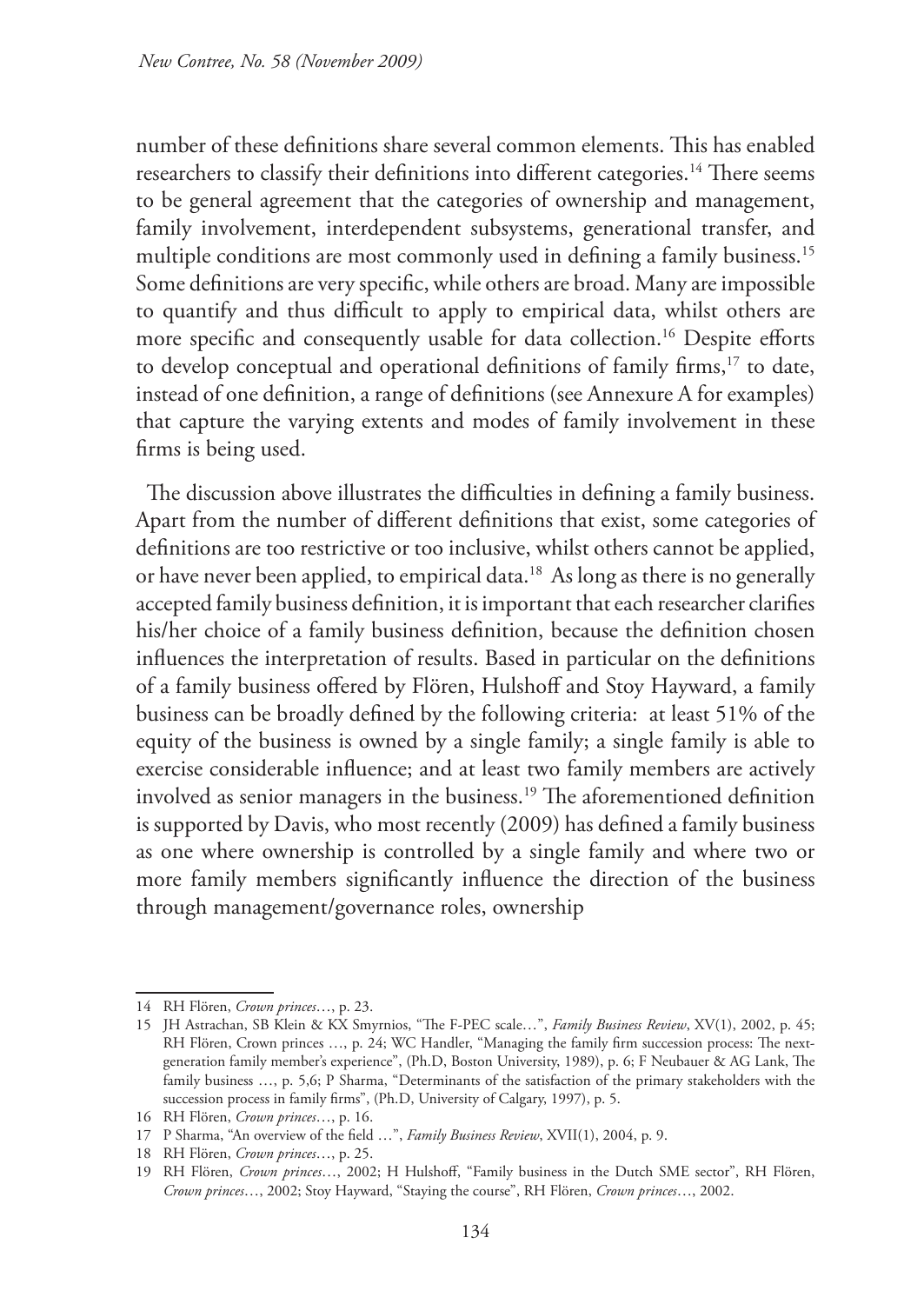rights and/or family relations.20

#### *Family businesses both large and small*

Although it is well known and widely accepted that small businesses make a major contribution to many economies, it is less well known that the majority of small businesses are also family businesses and vice versa.21 Internationally, the overwhelming majority of small and medium-sized businesses (SMEs) are family-owned and managed<sup>22</sup> and, as a result, there has even been a tendency in some countries to lump together family businesses and small businesses as a generic term.23 This trend is also evident in South Africa, with approximately 80% to 90% of SMEs being family owned or controlled.24

Although the majority of family-owned businesses are small, many wellknown examples of large family businesses do exist.<sup>25</sup> There is clear evidence worldwide (with the exception of Asia), that a number of family businesses are occupying important positions in national and international rankings, and have gained solid positions in the top 500 of their respective countries. For example, in France and Germany, the majority of the 250 largest listed companies are family and/or individual dominated.26 In Spain, statistics indicate that 50% of the top 3 000 firms are family owned. Similarly, in the United States,  $35\%$  of the 500 biggest companies are family owned.<sup>27</sup> Commercial giants such as Walmart, Samsung, Hyundai (Passing on the

<sup>20</sup> JA Davis, (Presentation at the 9<sup>th</sup> Annual IFERA World Family Business Conference, Cyprus, 24-27 June, 2009).

<sup>21</sup> S Bridge, O'Neill & S Cromie, *Understanding enterprise, entrepreneurship & small business* (London, Macmillan, 1998), p. 129.

<sup>22</sup> P Bjuggren & L Sund, "Organisation of successions of small and medium sized enterprises within the family" (Paper, International Council for Small Business, 45<sup>th</sup> World Conference, Brisbane, Australia, June 2000), p. 2; JK Bosch, M Tait & E Venter, *Business management: An entrepreneurial perspective* (Port Elizabeth, Lectern, 2006), p. 684; J Lee, "Impact of family relationships on attitudes of the second generation in family business", *Family Business Review*, XIX(3), 2006, p. 188; JG Longenecker, CW Moore, JW Petty & LE Palich, *Small business management: An entrepreneurial emphasis* (Mason, Thomson South-Western, 2006), p. 86; C Serrano, "Family business in Mexico – a preliminary report", *The Family Business Network Newsletter*, 27 (July/August), 2000, p. 23.

<sup>23</sup> P Leach, *The Stoy Hayward guide to the family business*, 2nd Edition (London, Kogan Page, 1994), p. xi.

<sup>24</sup> E Venter, "The succession process of small and medium-sized family businesses in South Africa", (Ph.D, University of Port Elizabeth, 2003), pp. 32-34.

<sup>25</sup> KE Gersick, JA Davis, MM McCollom Hampton & I Lansberg, Generation to generation…, p. 2; J Lee, "Family firm performance…", *Family Business Review*, XIX(3), 2006, p. 103.

<sup>26</sup> IFERA (International Family Enterprise Research Academy), "Family businesses dominate", *Family Business Review*, XVI(4), 2003, p. 236.

<sup>27</sup> J Lee, "Family firm performance…, Family Business Review, XIX(3), 2006, p. 103; JG Longenecker, CW Moore, JW Petty & LE Palich, *Small business management…*, p. 85.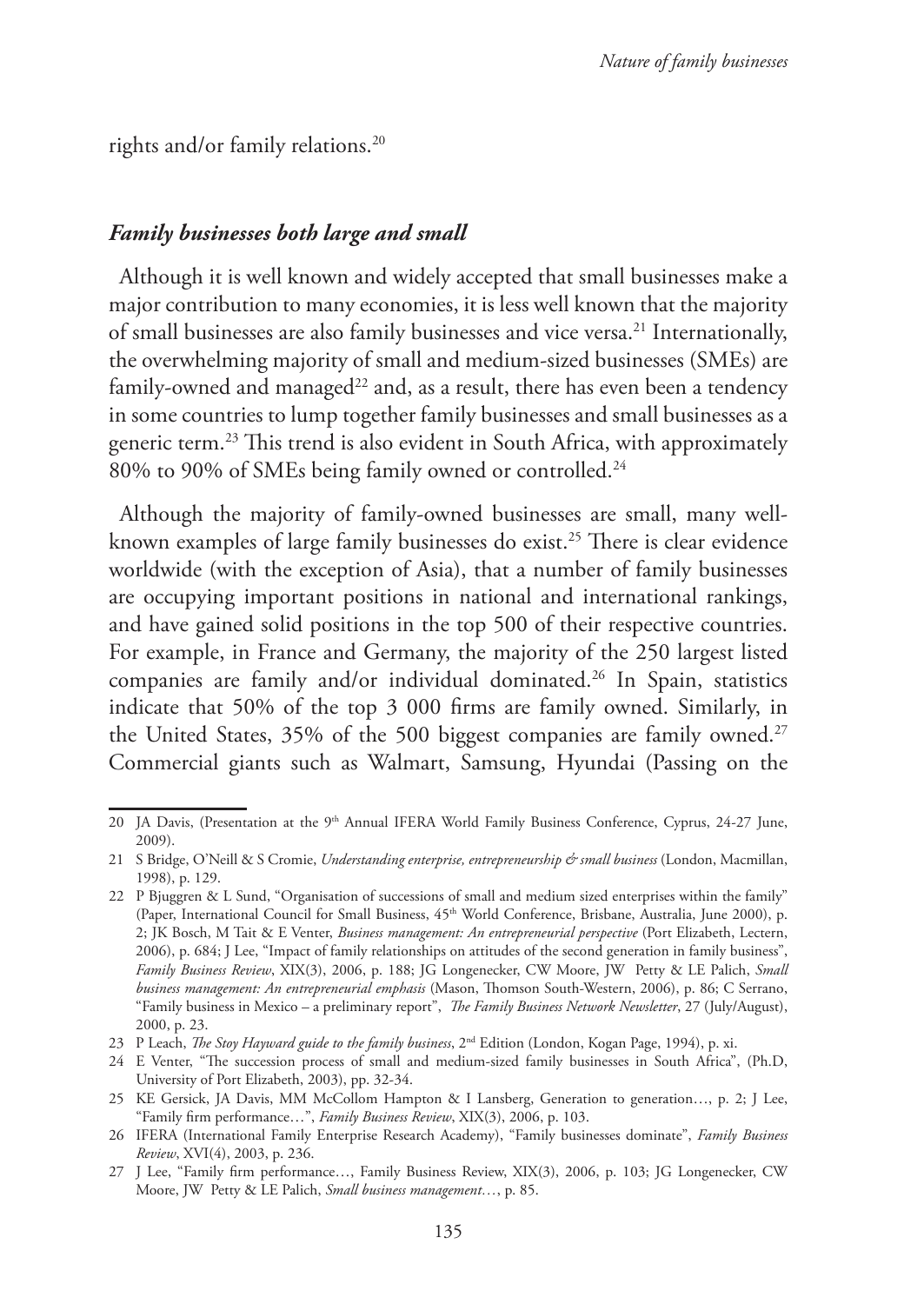crown 2004), Ford, Mars and L'Oreal, as well as Henkel, LEGO, C&A, Cargill and Suntory (Japan) are just a few examples.<sup>28</sup> Some of the largest and most powerful South African businesses, all family owned, dominant especially in the second half of the 20th century, include Anglo American and Anglovaal, Rembrandt, Liberty, Altron, Pick & Pay, Pepkor, Liberty Life, Sage Life and Toyota SA.29

The great majority of family businesses do, however, appear to be SMEs<sup>30</sup> and it is expected that their influence and numbers will increase significantly in South Africa in the near future.<sup>31</sup>

### *Family versus non-family businesses*

After conducting a thorough review of the family-business literature, Wortman<sup>32</sup> concludes that the exact field or domain of family business is unknown and that the boundaries of this study field are unclear. Some clarity on the domain and distinctiveness of the field of family business studies is, however, emerging as progress is made on the development of definitions of family businesses. Numerous efforts aimed at finding the sources of distinctiveness in family firm studies have been directed towards comparative studies of family and non-family firms.<sup>33</sup>

Various studies have, for example, attempted to contrast the differences between family and non-family businesses with regard to:

<sup>28</sup> F Neubauer & AG Lank, The family business …, p. 11; IFERA (International Family Enterprise Research Academy), "Family businesses…", Family Business Review, XVI(4), 2003, p. 236; Passing on the crown, The Economist, 4 November 2004. (available at http://www.economist.com/business/displayStory.cfm?story\_ id=3352686 as accessed 23 June 2005).

 <sup>29</sup> E Venter, "The succession process…", (Unpublished doctoral thesis, University of Port Elizabeth, 2003), p. 33; Growing family businesses into professional companies, (available at http://www.thecorpshop.co.za/fambus. html, as accessed 15 September 2008); V Jack, "Family businesses have a role in advancing BEE Business Report", August 2008 (available at http://www.busrep.co.za/index.php?fArticleId=4561135&f SectionId=2512 &fSetId=662, as accessed 15 September 2008).

<sup>30</sup> IFERA (International Family Enterprise Research Academy), "Family businesses…", *Family Business Review*, XVI(4), 2003, p. 236; J Lee, "Family firm performance…", Family Business Review, XVI(4), 2003, p. 104; JG Longenecker, CW Moore, JW Petty & LE Palich, Small business management …., p. 86.

<sup>31</sup> E Venter, "The succession process…", (Ph.D, University of Port Elizabeth, 2003), pp. 32-34.

<sup>32</sup> MS Wortman, "Theoretical foundantions for family-owned businesses: A conceptual and research-based paradigm", *Family Business Review*, 7(1), 1994, p. 4.

<sup>33</sup> P Sharma, "An overview of the field …", *Family Business Review*, XVII(1), 2004, pp. 5-6.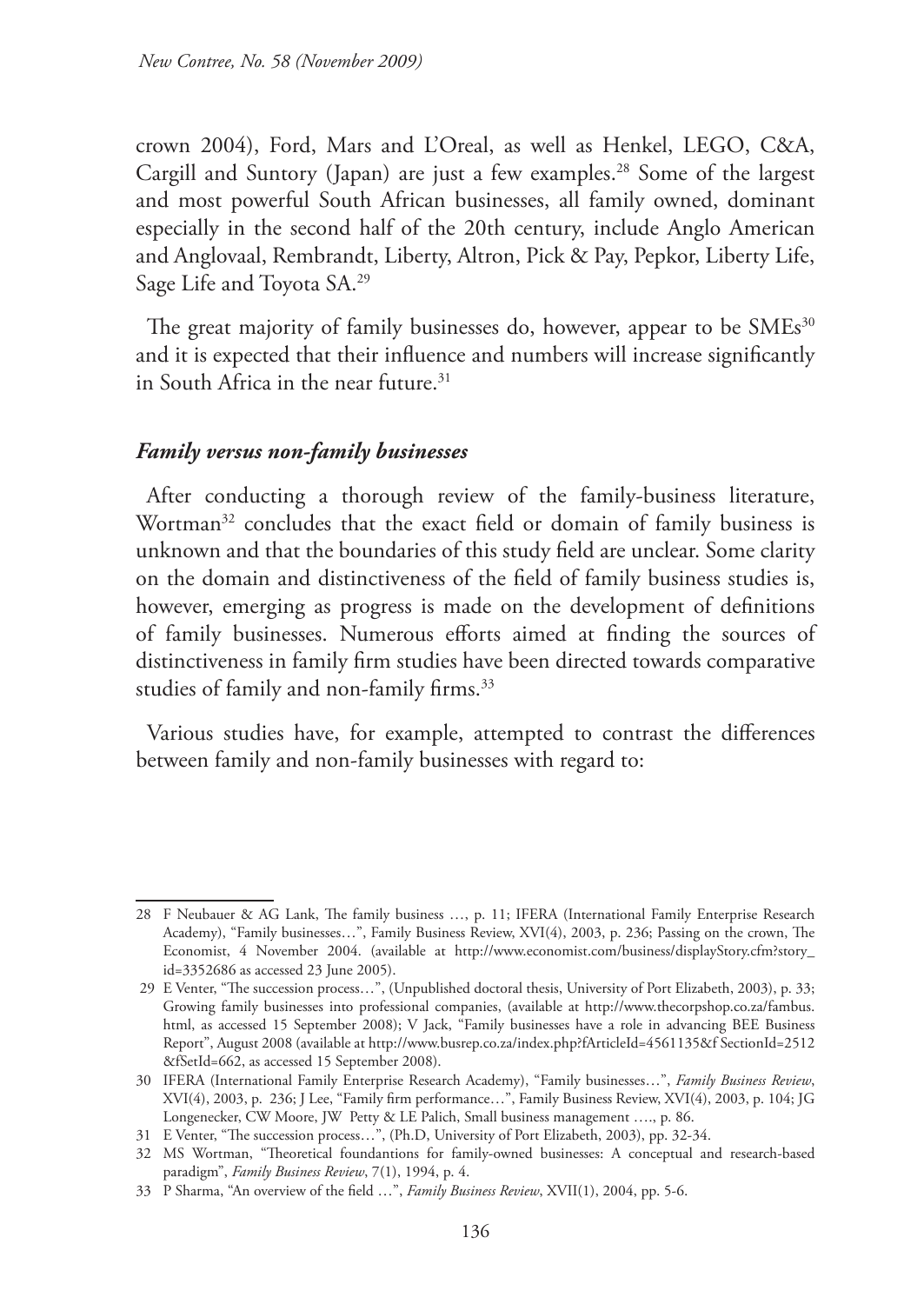- Strategic behaviour and relation to the business environment<sup>34</sup>
- Management and ownership imperatives<sup>35</sup>
- Management information systems (planning, control and reward systems)<sup>36</sup>
- Customer services<sup>37</sup>
- Organisational buyer behaviou;<sup>38</sup>
- Successor development<sup>39</sup>
- Management of human resources<sup>40</sup>
- Business-related goals $41$
- $Sectors<sup>42</sup>$
- Venture capital, financing and financial issues $43$
- Attributes of owner-managers and characteristics of CEOs<sup>44</sup>
- Management capabilities<sup>45</sup>
- Competitiveness and performance $46$

<sup>34</sup> D Gudmundson, EA Hartman & CB Tower, "Strategic orientation: Differences between family and nonfamily firms", *Family Business Review*, 12(1), 1999; KX Smyrnios & RH Walker, "Australian family and private business survey", C Graves & J Thomas, "Internationalisation of Australian Businesses: A managerial capabilities perspective", *Family Business Review*, XIX(3), 2006.

<sup>35</sup> P Westhead, M Cowling & C Howorth, "The development of family companies: Management and ownership imperatives", *Family Business Review*, XIV(4), 2001.

<sup>36</sup> CM Daily & MJ Dollinger, "An empirical examination of ownership structure in family managed and professionally managed firms", *Family Business Review*, 5(2), 1992.

<sup>37</sup> AR Lyman, "Customer service: Does ownership make a difference?" *Family Business Review*, IV(3), 1991.

<sup>38</sup> KM File, "Organizational buyer behaviour of the family firm: A review of the literature and set of proportions", *Family Business Review*, VIII(1), 1995.

<sup>39</sup> MK Fiegener, BM Brown, RA Prince & KM File, "A comparison of successor development in family and nonfamily businesses", *Family Business Review*, VII(4), 1994.

<sup>40</sup> JH Astrachan & TA Kolenko, "A neglected factor explaining family business success: Human resource practices", *Family Business Review*, VII(3), 1994.

<sup>41</sup> M Lee & EG Rogoff, "Research note: Comparison of small businesses with family participation versus small businesses without family participation: An investigation of differences in goals, attitudes, and family/business conflict", *Family Business Review*, IX(4), 1996.

<sup>42</sup> P Leach & T Bogod, *BDO Stoy Hayward guide to the family business*, 3rd Edition, (London, Kogan Page, 1999).

<sup>43</sup> MA Gallo, J Tàpies & K Cappuyns, "Comparison of family …", Family Business Review, XVII(4), 2004; P Jaskiewicz, VM Gonzáles, S Menéndez & D Schiereck, "Long-run IPO performance analysis of German and Spanish family-owned businesses", Family Business Review, XVIII(3), 2005, p. 179.

<sup>44</sup> MA Gallo, "Family businesses in Spain: Tracks followed and outcomes reached by those among the largest thousand", *Family Business Review*, VIII(4), 1995.

<sup>45</sup> C Graves & J Thomas, "Internationalisation of Australian Businesses: A managerial capabilities perspective", *Family Business Review*, XIX(3), 2006.

<sup>46</sup> WG Dyer, "Examining the 'Family Effect' on firm performance", *Family Business Review*, XIX(4), 2006, p. 253.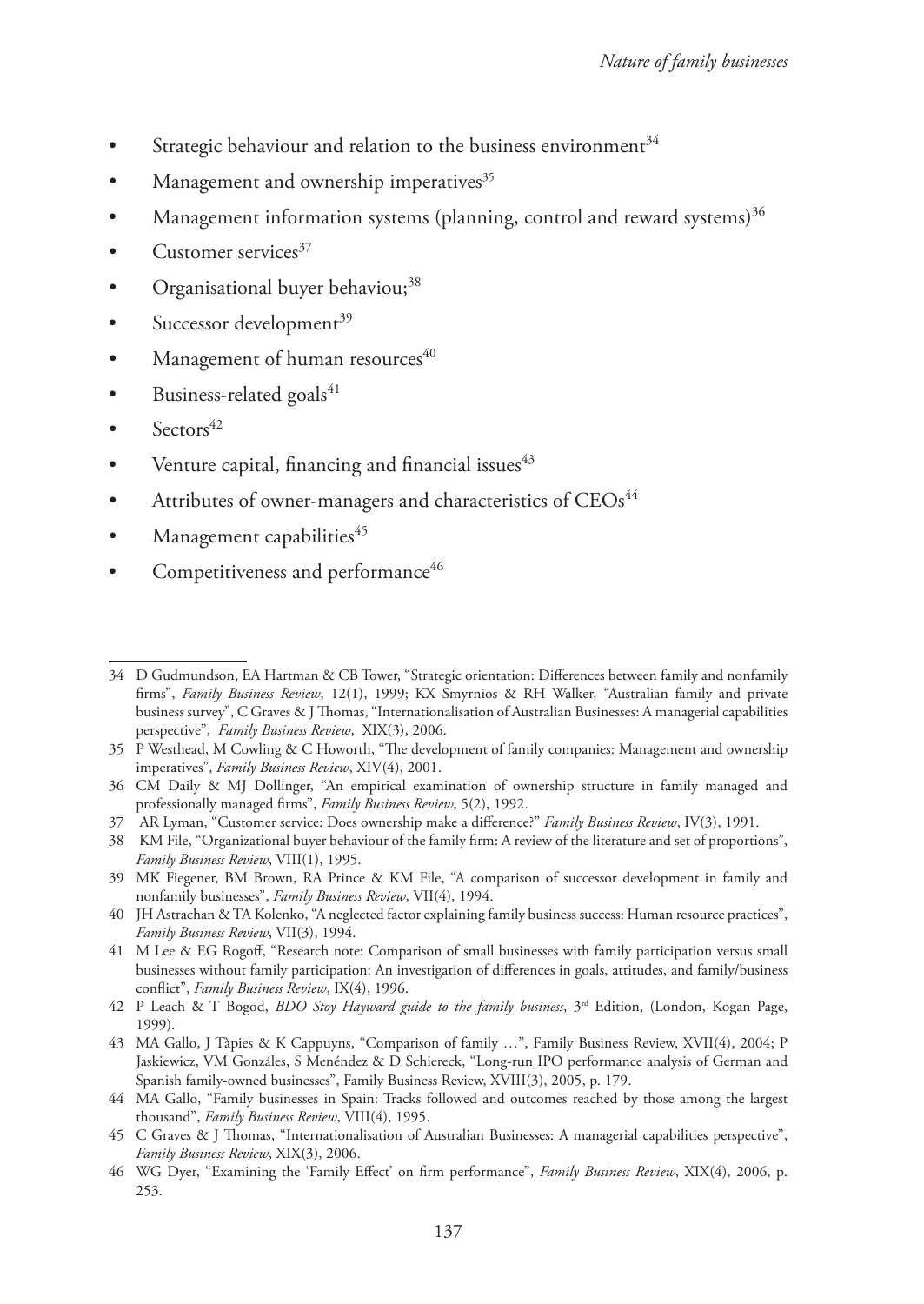Adapting to a hostile environment.<sup>47</sup>

Family and non-family businesses differ with regard to certain aspects such as entrepreneurial activities undertaken, performance, and perceptions of environmental opportunities and threats, but they do not differ regarding other aspects such as strategic orientations and sources of debt financing.<sup>48</sup> A large body of literature has also identified the unique attributes of family businesses versus businesses with diverse ownership. These include attributes such as trust, altruism and commitments that can, in principle, enhance firm efficiency and performance.<sup>49</sup> Over the past 15 years, notable contributions have been made in identifying the different characteristics of family and nonfamily businesses. These contributions are based on a number of theoretical frameworks. According to agency theory, family firms are different because they demonstrate overlapping owner/manager relationships. In addition, the theory of transaction cost economics assigns cost advantages to family firms as a result of better communication, higher trust, lower monitoring costs and consolidated decision-making. Others attribute the differences between family and non-family firms to the contradictions between family and business systems.<sup>50</sup>

Research aimed at distinguishing between family and non-family businesses has revealed mixed results in terms of differences between them.<sup>51</sup> Methodological concerns have also been expressed in relation to the comparative family versus non-family research.<sup>52</sup> According to Jorissen et al.,<sup>53</sup> the differences between family and non-family firms found in prior studies could be due to demographic sample differences such as size, age, type of industry and location, instead of "real" differences between groups. Their research provides evidence that family and non-family firms of a certain size, age, and in the same industry, do not differ greatly with regard to strategy, networking, perceptions

<sup>47</sup> WG Dyer & SP Mortensen, "Entrepreneurship and family business in a hostile environment: The Case of Lithuania", *Family Business Review,* XVIII(3), 2005.

<sup>48</sup> P Sharma, "An overview of the field …", *Family Business Review*, XVII(1), 2004, p. 5.

<sup>49</sup> J Lee, "Family firm performance…", *Family Business Review*, XIX(3), 2006, p. 103.

<sup>50</sup> JL Ward, *Keeping the family business healthy: How to plan for continuing growth, profitability and family leadership* (San Francisco, Jossey-Bass, 1987); A Jorissen, E Laveren, R Martens & A Reheul, "Real versus sample-based differences in comparative family business research", *Family Business Review,* XVIII(3), 2005 , p. 229.

<sup>51</sup> P Sharma, "An overview of the field …", *Family Business Review*, XVII(1), 2004, p. 5; WG Dyer, "Examining the Family Effect on…", *Family Business Review*, XIX(4), 2006, p. 253.

<sup>52</sup> D Gudmundson, EA Hartman & CB Tower, "Strategic orientation…", *Family Business Review*, 12(1), 1999; A Jorissen, E Laveren, R Martens & A Reheul, "Real versus sample-based…", *Family Business Review*, XVIII(3), 2005, p. 230.

<sup>53</sup> A Jorissen, E Laveren, R Martens & A Reheul, "Real versus sample-based…", *Family Business Review*, XVIII(3), 2005 , p. 230.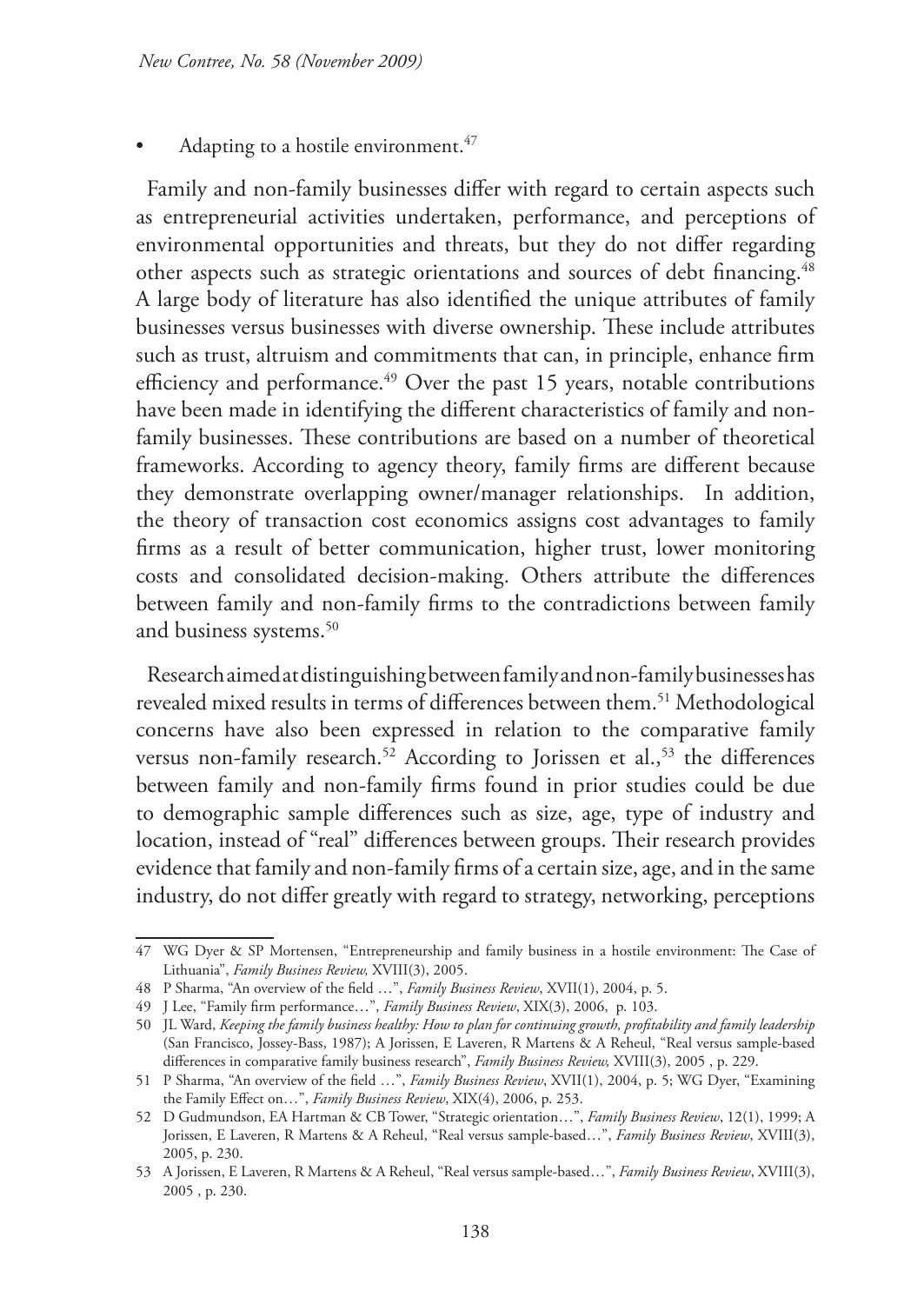of the environment, long-term planning, non-financial control, growth, and management training. Real differences were, however, found in relation to export, formal short-term planning systems, variable reward systems, and CEO characteristics such as age, education, tenure and gender.<sup>54</sup>

Identifying differences between family and non-family businesses constitutes one of the basic fields of family business research. Research has recently made some progress in this regard. However, in some cases, the differences between family and non-family businesses have not been sufficiently explained.<sup>55</sup> Although these comparative studies have enhanced understanding of these firms, no set of distinct variables separating family and non-family firms has yet been identified.56

### **Importance of family businesses**

Throughout economic history, no institution has driven economic development in the way that family-based enterprises have, and it is generally agreed that this unique form of organisation is the economic motor of all non-communistic economies.57 It would be difficult to overestimate the critical importance of the success of family businesses to any country.58 Those who downplay their importance are making an enormous mistake.<sup>59</sup> Even the most conservative estimates put the proportion of all worldwide business enterprises owned or managed by families at between 65% and 90%.<sup>60</sup> However, the importance of family businesses for national and worldwide economies is usually underestimated or not recognised, as are their sheer numbers and their contribution to employment.<sup>61</sup>

<sup>54</sup> A Jorissen, E Laveren, R Martens & A Reheul, "Real versus sample-based…", *Family Business Review*, XVIII(3), 2005 , p. 244.

<sup>55</sup> MA Gallo, J Tàpies & K Cappuyns, "Comparison of family …", *Family Business Review*, XVII(4), 2004, p. 303.

<sup>56</sup> P Sharma, "An overview of the field …", *Family Business Review*, XVII(1), 2004, p. 5.

<sup>57</sup> F Neubauer & AG Lank, *The family business*…, p. xiii, 8.

<sup>58</sup> JH Astrachan & MC Shanker, "Family businesses' contribution to the U.S. economy: A closer look", *Family Business Review,* 16(3), 2003, p. 212; E Venter & C Boshoff, "The influence of successor-related factors on the succession process in small and medium-sized family business", *Family Business Review*, 18(4), 2005, p. 283.

<sup>59</sup> MFR Kets de Vries, "The dynamics of family controlled firms: The good news and the bad news", *Organisational dynamics*, 21(Winter), 1993, p.61; P Leach, *The stoy Hayward guide* …, p. xi.

<sup>60</sup> KE Gersick, JA Davis, MM McCollom Hampton & I Lansberg, *Generation to generation – life cycles of the family business* (Boston, Harvard Business School Press, 1997), p. 2; TW Zimmerer & NM Scarborough, *Essentials of entrepreneurship and small business management*, 3rd Edition (Englewood Cliffs, New Jersey, Prentice-Hall, 2002), p. 19.

<sup>61</sup> RH Flören, Crown princes …, p. 69; IFERA (International Family Enterprise Research Academy), "Family businesses…", *Family Business Review*, XVI(4), 2003, p. 238.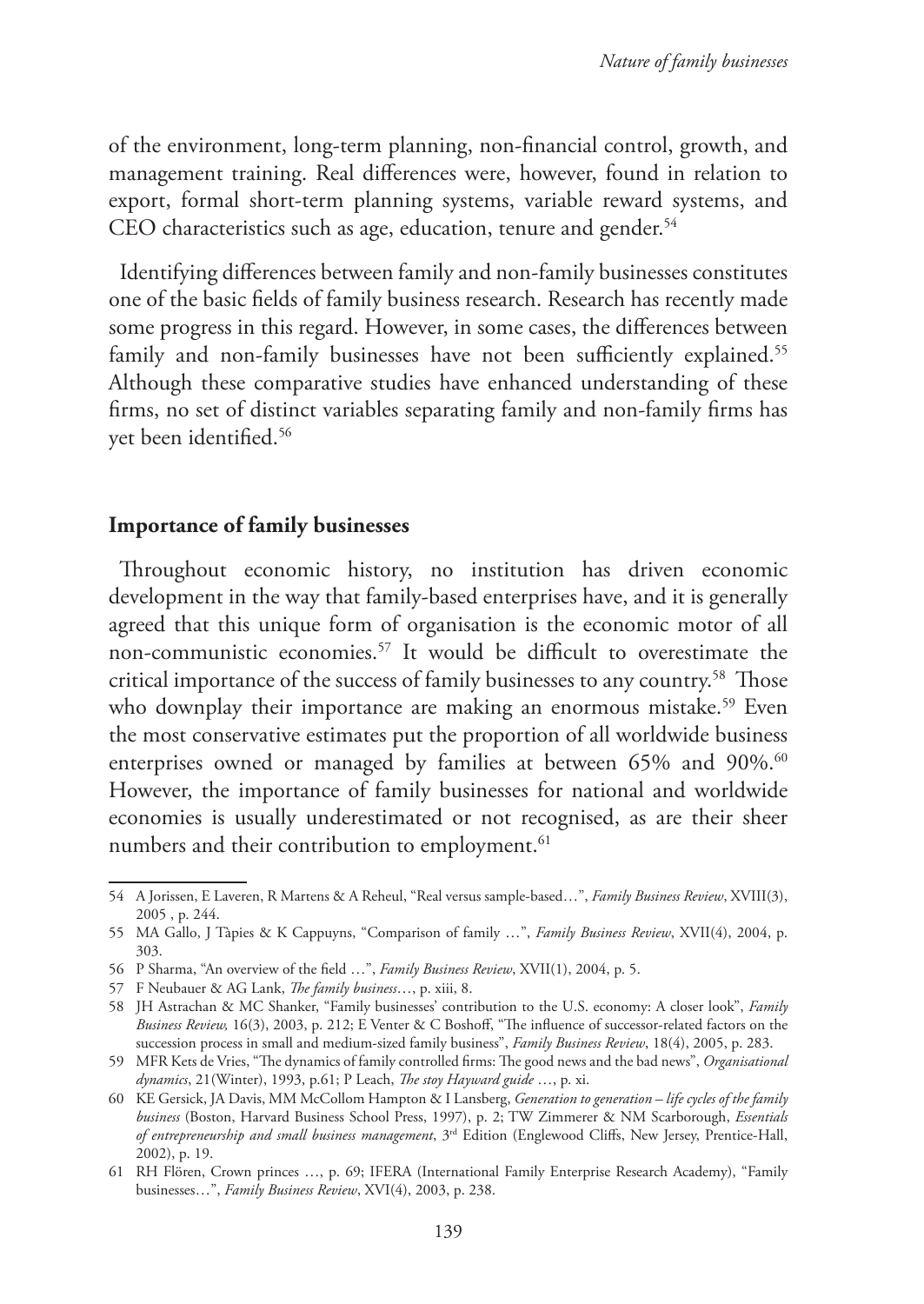No statistics exist that are complete enough to map the presence of familyowned businesses throughout the world. Most estimates focus on smaller samples, or are anecdotal rather than based on quantitative research.<sup>62</sup> Some even suggest that commonly quoted statistics are the result of "street lore", not statistical analysis.<sup>63</sup> In addition, no lists or databases exist in any country that distinguishes family businesses from non-family businesses.<sup>64</sup>

Several possible reasons present themselves for the scarcity of general statistics and research on family businesses. Firstly, there is a lack of a universal definition of a family business and, secondly, there are widespread beliefs about family businesses, based mostly on negative prejudices about the way in which such businesses operate.<sup>65</sup> In addition, family businesses have not received the recognition they deserve because they are categorised by size (most are SMEs) and are therefore not recognised as characteristically distinct.<sup>66</sup> In fact, until recently, few academics, governmental agencies or data-gathering agencies regarded families in business as characteristically distinct entities.<sup>67</sup>

Furthermore, family businesses themselves, for the most part, irrespective of their size, prefer to keep their anonymity.<sup>68</sup> Families have no reason to publicise their involvement with a business, and as a result the outside world does not always recognise these businesses as family-owned. Many family businesses are privately owned and therefore not subject to publishing annual financial reports.<sup>69</sup> Family enterprises are notoriously secretive; even wellintentioned researchers who are prepared to guarantee confidentiality, are not welcome. Many family businesses find it difficult to provide such cooperation because of a strong affinity for privacy and an unwillingness to disclose personal information.70 Moreover, families themselves sometimes tend to

<sup>62</sup> IFERA (International Family Enterprise Research Academy), "Family businesses…", *Family Business Review*, XVI(4), 2003, p. 235; RH Flören, Crown princes …, p. 71.

<sup>63</sup> MC Shanker & JH Astrachan, "Myths and realities: Family businesses' contribution to the US economy – a framework for assessing family business statistics", *Family Business Review*, VII(2), 1996.

<sup>64</sup> RH Flören, *Crown princes*…, p. 70.

<sup>65</sup> RH Flören, Crown princes …, p. 71; IFERA (International Family Enterprise Research Academy), "Family businesses…", *Family Business Review*, XVI(4), 2003, p. 235.

<sup>66</sup> IFERA (International Family Enterprise Research Academy), "Family businesses…", *Family Business Review*, XVI(4), 2003, p. 236.

<sup>67</sup> I Lansberg, EL Perrow & S Rogolsky, " Family business as an emerging field", RH Flören, *Crown princes*…, 2002.

<sup>68</sup> IFERA (International Family Enterprise Research Academy), "Family businesses…", *Family Business Review*, XVI(4), 2003, p. 238.

<sup>69</sup> RH Flören, *Crown princes*…, p. 69.

<sup>70</sup> P Davis, "Realizing the potential of the family business", *Organisational Dynamics*, 12(Summer), 1993, p. 56.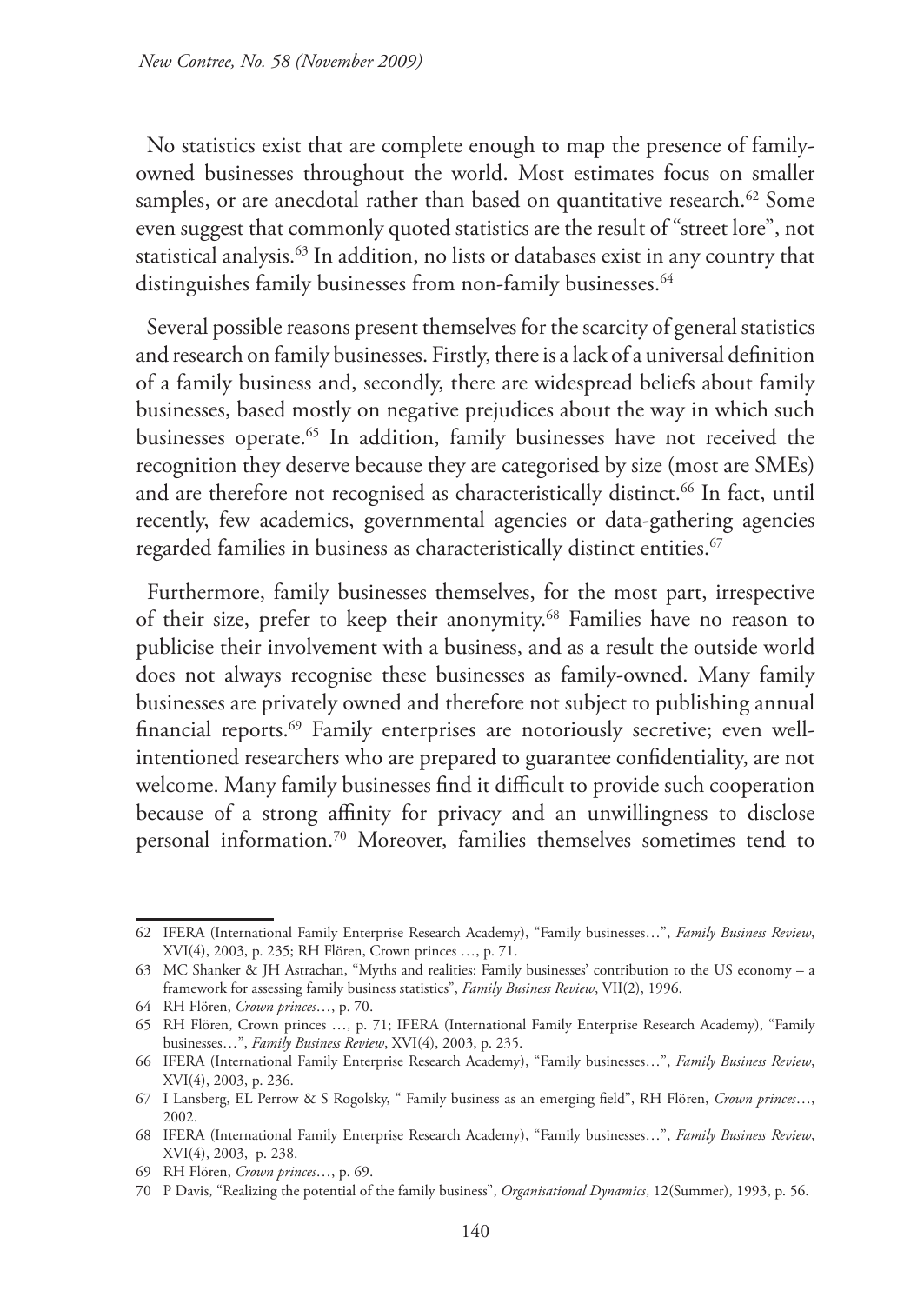keep non-family members at a distance.<sup>71</sup> This need for privacy at certain levels diminishes the possibility for family businesses to benefit from academic research and specific political decisions that could meet their demands.<sup>72</sup>

Despite the fact that studies conducted in the field of family businesses display numerous methodological shortcomings and should therefore be used with caution in making interpretations and comparisons, they nevertheless confirm the weight that family businesses carry in their respective national economies, and substantiate the significance of family businesses worldwide.<sup>73</sup>

Table 174 presents a comparison of the contributions of family businesses in selected countries around the world. Many of the figures in Table 1 are based on quantitative research. In some cases the percentages quoted for a country vary from source to source; in addition, the percentage range is sometimes very broad. Consequently, these comparisons should be interpreted with caution; they are merely an indication of the impact that family businesses could potentially have, all over the world.

From Table 1 it is, however, clearly evident that, in the countries represented, approximately 60-90% of the businesses can be classified as family businesses. These businesses are responsible for between 40-70% of the GNP in these countries, and account for approximately 40-65% of employment.

<sup>71</sup> SN Rodriguez, GJ Hildreth & J Mancuso, "The dynamics of families in business: How therapists can help in ways consultants don't", *Contemporary Family Therapy,* 21(4), 1999, p. 466.

<sup>72</sup> IFERA (International Family Enterprise Research Academy), "Family businesses…", *Family Business Review*, XVI(4), 2003, p. 238.

<sup>73</sup> RH Flören, Crown princes …, p. 73; IFERA, "Family businesses…", *Family Business Review*, XVI(4), 2003, p. 235.

<sup>74</sup> Adapted from the following: SM Farrington, "Sibling Partnerships in South African small and mediumsized family businesses", (Ph.D, Nelson Mandela Metropolitan University, 2009), p. 64; RH Flören, *Crown princes …*, pp. 71-72; IFERA, "Family businesses…, *Family Business Review*, XVI(4), 2003, p. 237; F Soria, "Los principales retos de la empresa familiar en el siglo XXI", P Jaskiewicz, VM Gonzáles, S Menéndez & D Schiereck, "Long-run IPO performance …", *Family Business Review*, XVIII(3), 2005; S Lane, J Astrachan, A Keyt & K McMillan, "Guidelines for family business boards of directors", *Family Business Review*, XIX(2), 2006, p. 148.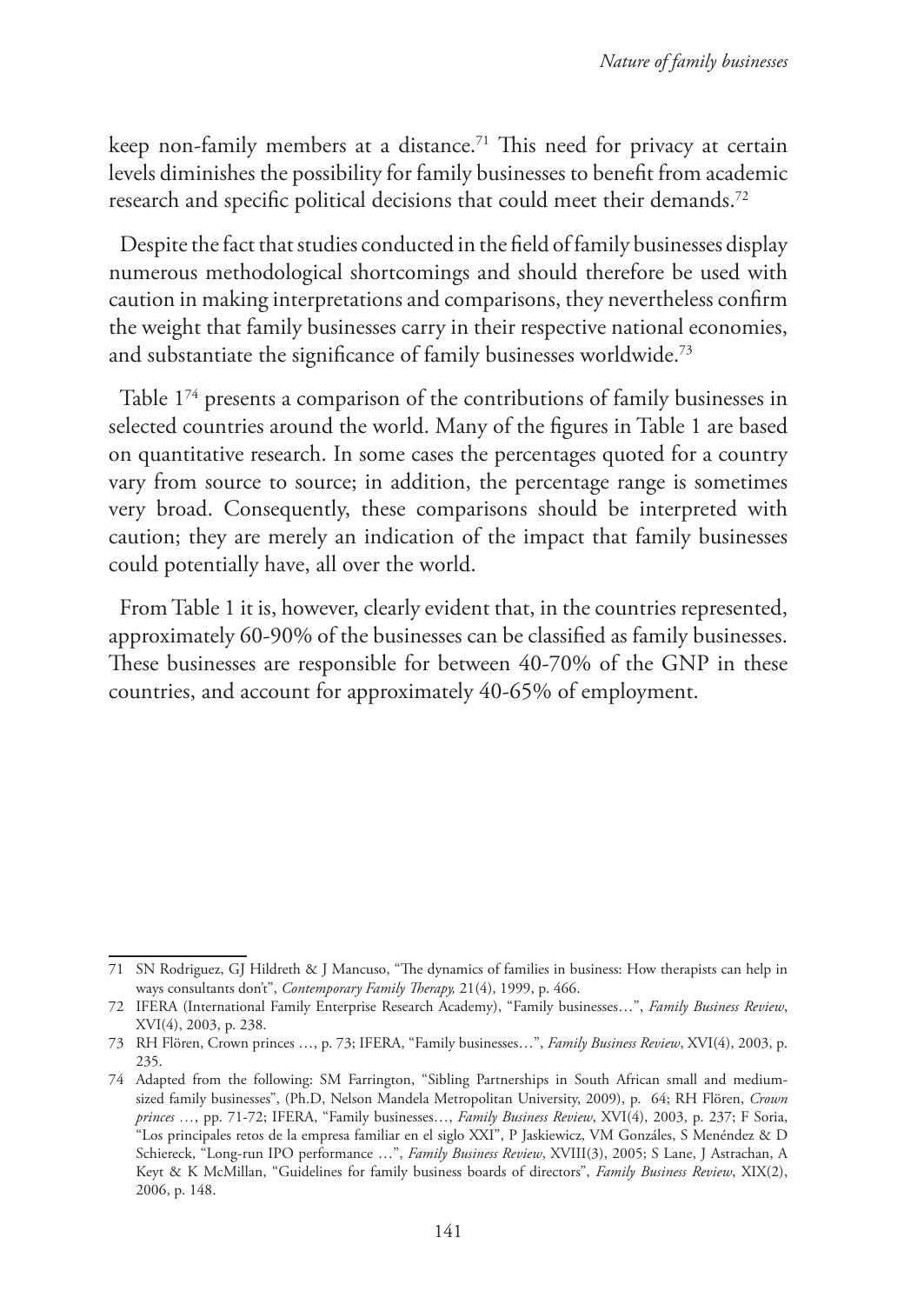# **Table 1: Importance of family businesses**

| Country            | % Family business                                                                                                                                                                                      | <b>GNP</b>                                                                                                                                                                         | Employment                                                                                                                                                        |
|--------------------|--------------------------------------------------------------------------------------------------------------------------------------------------------------------------------------------------------|------------------------------------------------------------------------------------------------------------------------------------------------------------------------------------|-------------------------------------------------------------------------------------------------------------------------------------------------------------------|
| <b>Australasia</b> |                                                                                                                                                                                                        |                                                                                                                                                                                    |                                                                                                                                                                   |
| Australia          | • 80% of all private and 25<br>% of all public businesses,<br>>75% of companies (Baring<br>$1992$ :<br>• 67% (Smyrnious & Walker<br>2003)                                                              | • 50% (Smyrnious et<br>al. 1997)                                                                                                                                                   | 50% (Smyrnious et al.<br>1997)                                                                                                                                    |
| $\bullet$ India    | • No data available                                                                                                                                                                                    | • $65\%$ (CMIE;<br>National Income<br>Statistics 2000)                                                                                                                             | · 75% (CMIE; National<br>Income Statistics 2000)                                                                                                                  |
| · Indonesia        | • No data available                                                                                                                                                                                    | • 82% (Faustine<br>2001)                                                                                                                                                           | • No data available                                                                                                                                               |
| <b>USA/Canada</b>  |                                                                                                                                                                                                        |                                                                                                                                                                                    |                                                                                                                                                                   |
| <b>USA</b>         | • 96% (Astrachan & Shanker<br>1996)<br>• 75-95% (Ward & Aronoff<br>1990)<br>• 19-92% (Shanker &<br>Astrachan 1996)<br>• 89% (Shanker & Astrachan<br>2003)<br>• 90% (Scarborough &<br>Zimmerer 2003:18) | $\bullet$ 40%(Astrachan &<br>Shanker 1996)<br>$\bullet$ 64% GDP<br>(Shanker &<br>Astrachan 2003)<br>• 50% (Scarborough<br>& Zimmerer<br>2003:18;<br>Longenecker et al.<br>2006:86) | • 60% (Astrachan &<br>Shanker 1996)<br>$\bullet$ 62% (Shanker &<br>Astrachan 2003)<br>• 60% (Scarborough &<br>Zimmerer 2003:18;<br>Longenecker et al.<br>2006:86) |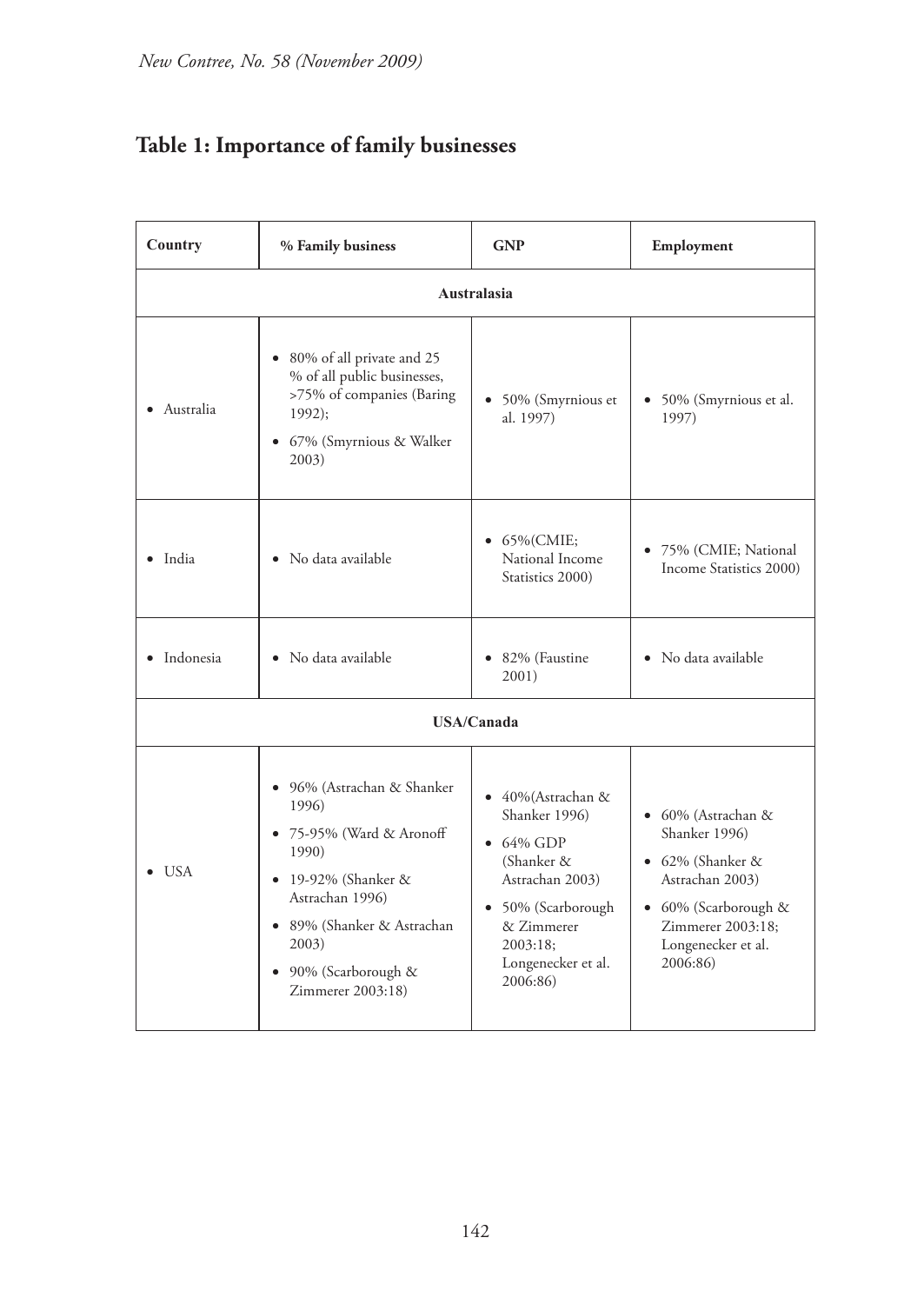| $\bullet$ Canada     | • No data available                                                                                                                | $\bullet$ 45% (Delotte &<br>Touche 1999)       | • No data available                                  |
|----------------------|------------------------------------------------------------------------------------------------------------------------------------|------------------------------------------------|------------------------------------------------------|
|                      |                                                                                                                                    | <b>UK</b> and Ireland                          |                                                      |
| $\bullet$ UK         | • 76% of 8000 largest (Leach<br>1991)<br>• >76% in wider business<br>population (Stoy Hayward<br>1989)<br>• 70% (Poutziouris 2002) | • No data available                            | $\bullet$ >50% (Poutziouris<br>2002)                 |
| • Ireland            | • No data available                                                                                                                | • No data available                            | • 40-50% (Sunday<br>Business Post, April 9,<br>1995) |
| <b>Latin America</b> |                                                                                                                                    |                                                |                                                      |
| • Brazil             | • 90% (Bernhoeft Consulting<br>Group 2002)<br>• 75% (Martinez 1994)                                                                | • 65% (Bernhoeft)<br>Consulting Group<br>2002) | • No data available                                  |
| Chile                | • 80-98% (Poza 1995)                                                                                                               | $\bullet$ 50-70% (Martinez<br>1994)            | • No data available                                  |
| Other                | • 65-80% (Gersick et al.<br>1997)<br>• 95% (Litz1995)                                                                              | • No data available                            | • No data available                                  |
| <b>Europe</b>        |                                                                                                                                    |                                                |                                                      |
| Belgium              | 70-80% of all SMEs<br>$\bullet$<br>(Donckels and Hoebeke<br>1992)<br>70% (Crijns 2001)<br>٠                                        | • 55% (Crijns 2001)                            |                                                      |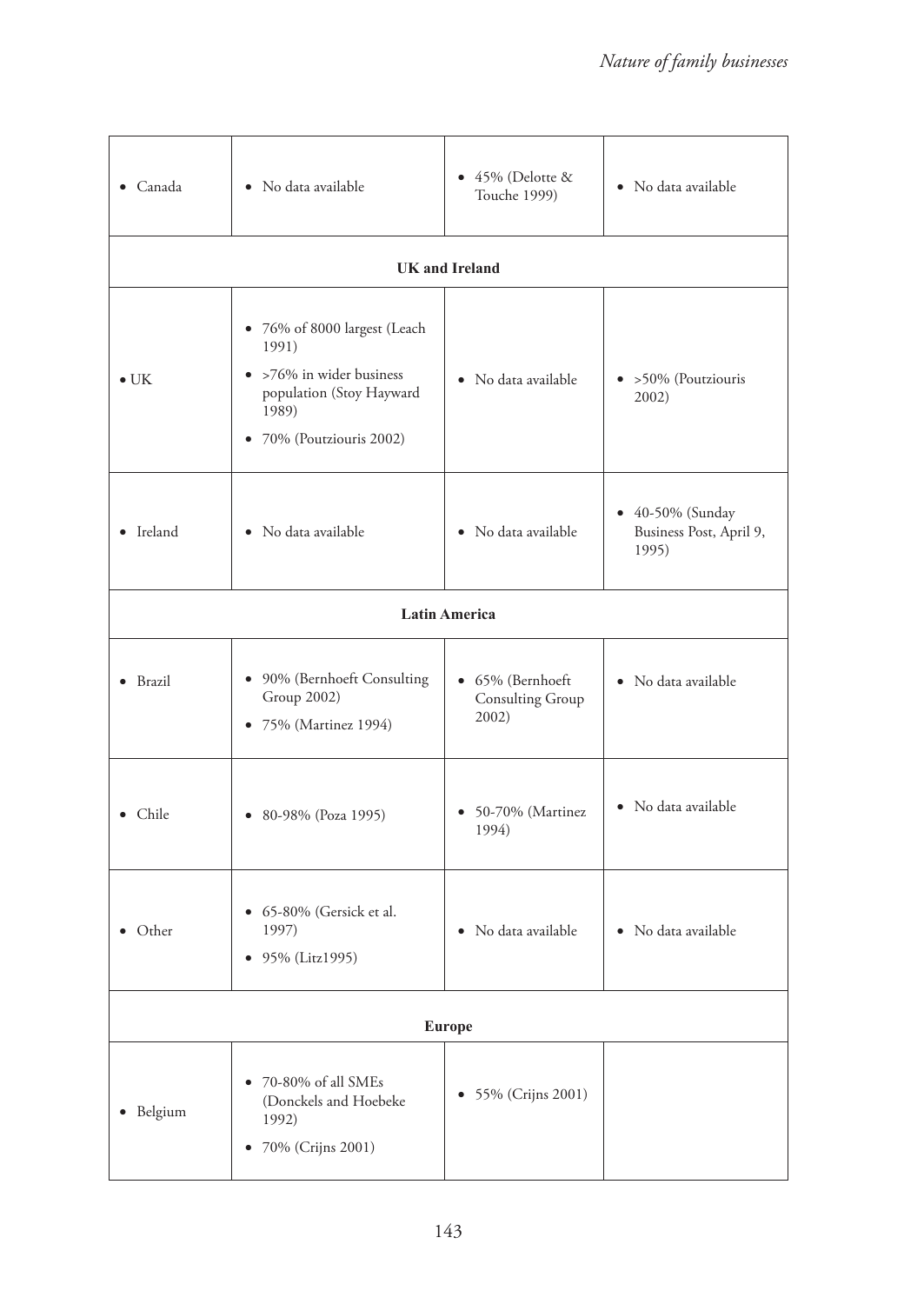| • Netherlands   | • 74% (Flören 1998)                                                                                                                                                       | • 54% (Flören 1998)                                                                        | • 43% (Flören 1998)     |
|-----------------|---------------------------------------------------------------------------------------------------------------------------------------------------------------------------|--------------------------------------------------------------------------------------------|-------------------------|
| • France        | $\bullet$ >60% (ASMEP/GEEF)                                                                                                                                               | • $>60\%$ (ASMEP/<br>GEEF)                                                                 | • 45% (ASMEP/GEEF)      |
| Germany<br>٠    | 60% (Klein 2000)<br>٠<br>• 80% (Reidel 1994)                                                                                                                              | 55% GDP (Klein<br>$\bullet$<br>2000)                                                       | • 58% pvt. (Klein 2000) |
| $\bullet$ Italy | 93% (Corbetta 1995)<br>٠<br>Almost 80% of firms<br>٠<br>employing 20-500 persons<br>(Bank of Italy, 1994)                                                                 | • No data available                                                                        | • 79% (Corbetta 1995)   |
| • Spain         | • 71% of companies with<br>turnover > \$2 million (Gallo<br>1994)<br>$\bullet$ 23% of 1000 largest<br>businesses (Gallo 1995)<br>• 75% (Gallo, Cappuyns &<br>Estapé 1995) | $\bullet$ 65% Gallo,<br>Cappuyns &<br>Estapé 1995)<br>$\bullet$ 60-65% GDP<br>(Soria 2002) | • 80% pvt. (Soria 2002) |
| • Portugal      | 70% (Reojo 1997)<br>٠                                                                                                                                                     | 60% (Reojo 1997)<br>٠                                                                      | • No data available     |
| Scandinavia     |                                                                                                                                                                           |                                                                                            |                         |
| • Sweden        | • 79% (Emling 2000)                                                                                                                                                       | • No data available                                                                        | • No data available     |
| • Finland       | • 80% (Veaceslav & Lehtinen<br>2001)                                                                                                                                      | • 40-45% (Veaceslav<br>& Lehtinen 2001)                                                    | • No data available     |
| Asia            |                                                                                                                                                                           |                                                                                            |                         |
| Singapore       | 80-90% (Lee 2006b:175)<br>٠                                                                                                                                               | • No data available                                                                        | • No data available     |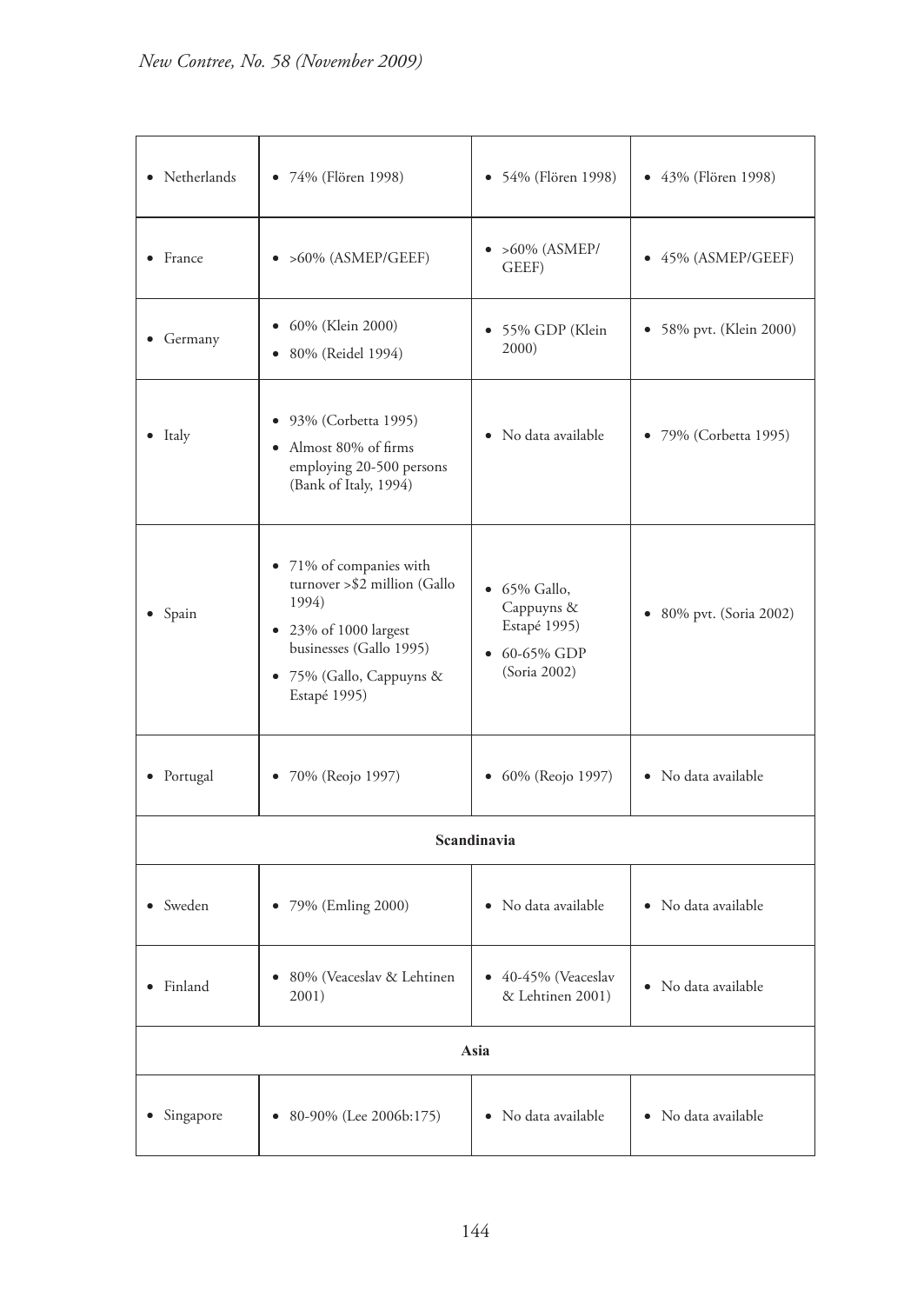| Africa                    |                                                      |                                |                             |
|---------------------------|------------------------------------------------------|--------------------------------|-----------------------------|
| South Africa<br>$\bullet$ | 80% (Ackerman 2001:325;<br>$\bullet$<br>Piliso 2006) | 60% (Piliso 2006)<br>$\bullet$ | • 75% (Piliso 2006)         |
| Other                     | $\bullet$ No data available                          | $\bullet$ No data available    | $\bullet$ No data available |

It is a worldwide phenomenon that family businesses account for most of the GNP and employment places; the figures are estimated to vary from 45- 70% throughout the non-communistic world.75 Indeed, family-controlled businesses are the dominant form of business throughout much of the world and are among the most important, if not the most important, contributors to wealth and employment in virtually every country.<sup>76</sup>

Family businesses are also the predominant way of doing business in South Africa today comprising about 80% of South African businesses.77 For the past 300 years or more, family businesses have been making a positive contribution towards the South African economy and their influence, as well as their numbers, can be expected to increase substantially in the future.<sup>78</sup> Reasons for this could include amongst others, the high level of retrenchments in the corporate sector as well as Black Economic Empowerment and employment equity. In addition young people today are demonstrating more enthusiasm for working in their family's business.<sup>79</sup> Joint research<sup>80</sup> between the United States, Britain and South Africa has revealed that successful family businesses

<sup>75</sup> MFR Kets de Vries, "The dynamics of family…", *Organisational Dynamics*, 21(Winter), 1993, p. 61; F Neubauer & AG Lank, *The family business…*, p. 10; V Zheng, "Inheritance, Chinese family business and economic development in Hong Kong", *Journal of Enterprising Culture*, 10(4), 2002, p. 287.

<sup>76</sup> F Neubauer & AG Lank, The family business …, p. 11; P Sharma, "Determinants of the …", (Ph.D, University of Calgary, 1997), p. 1; V Jack, Family businesses have a role in advancing BEE Business Report, August 2008 (available at http://www.busrep.co.za/index.php?fArticleId =4561135&f SectionId=2512&fSetId=662, as accessed 15 September 2008).

<sup>77</sup> *Growing family businesses into professional companies,* (available at http://www.thecorpshop.co.za/ fambus.html, as accessed 15 September 2008); S Piliso, "Blood money", *Sunday Times, Business Times*, 23, (April), 2006; R Ackerman, *Hearing grasshoppers jump: The story of Raymond Ackerman as told to Denise Prichard* (Cape Town, David Philip), 2001, p. 325.

<sup>78</sup> G Maas, S Van der Merwe & E Venter, *Family business in South Africa …*, p. 6; K Clarke, "All in the family", *Finance Week*, (October), 1993, p. 14; C Ryan, "Are family businesses better?", *Productivity South Africa*, (March/April), 1995, p. 12.

<sup>79</sup> FS & KM Schneider, 2002, *More family businesses are sharing their leadership roles* (available at http://bizjournals. com/denver/stories/2002/01/14/smallb6.html?page=2 as accessed 23 June 2005).

<sup>80</sup> PF Hugo, "The alternative business entities…", ", (MBA treatise, Graduate School of Business, University of Stellenbosch, 1996), p. 7.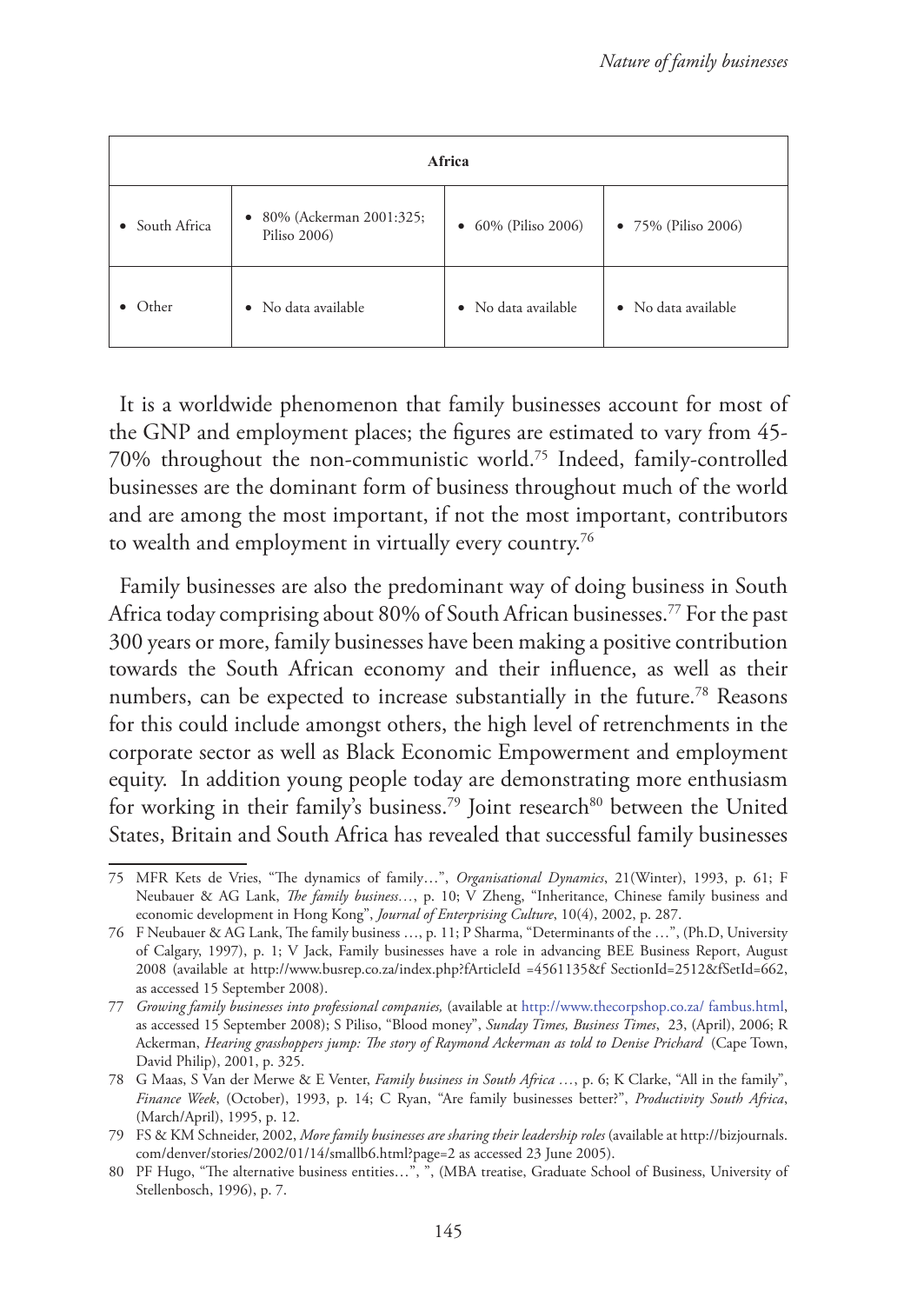generate jobs and wealth on a much larger scale than any other type of business. It is thus vital that more care be taken by public policy-makers everywhere to ensure the health, prosperity and longevity of this type of business.<sup>81</sup>

### **Challenges facing small and medium-sized family businesses**

In the previous paragraphs the vital importance of family-owned business, specifically those that are SMEs, was highlighted. This evidently also applies to South Africa, with approximately 80-90% of SMEs being family owned or controlled.82

SMEs, both family- and non-family-owned, are, however, inextricably linked to problematic challenges and high failure rates. In the USA, for example, 34% of new small businesses fail within two years, 50% within four years, and 60% within six years.<sup>83</sup> According to Kuratko and Hodgetts<sup>84</sup>, a more accurate statement is that more than half of all start-ups last between five and seven years, depending on the economic conditions following the start. It has been estimated that the SME failure rate in South Africa is between 70% and 80%, and that 80% of all new small businesses fail within their first five years of existence.85 High rates of failure are also expected among family businesses, as they are concentrated among small businesses.

There are many reasons for this high failure rate among SMEs, although some reasons are more prevalent and are cited more often than others. Because of their limited resources, inexperienced management and lack of financial stability, small businesses suffer from significantly higher mortality rates than larger businesses.<sup>86</sup> Constraints specifically faced by smaller business enterprises in South Africa include: legal and regulatory requirements; market access; access to finance and suitable business premises; the acquisition

<sup>81</sup> F Neubauer & AG Lank, *The family business* …, p. 11.

<sup>82</sup> SM Farrington, "Sibling Partnerships…", (Ph.D, Nelson Mandela Metropolitan University, 2009); E Venter, "The succession process…", (Unpublished doctoral thesis, University of Port Elizabeth, 2003), pp. 32-34.

<sup>83</sup> NM Scarborough & TW Zimmerer, *Effective small business management: An entrepreneurial approach*, 7<sup>th</sup> Edition (Upper Saddle River, Prentice Hall, 2003), p. 12.

<sup>84</sup> DF Kuratko & RM Hodgetts, *Entrepreneurship: Theory, process, practice*, 7<sup>th</sup> Edition (Mason, Thomson South Western, 2007), p. 13.

<sup>85</sup> G Moodie, "Education is the missing link", *Sunday Times, Business Times,* (March), 2003, p. 9; E Ryan, "Some to lean on and learn from", *Sunday Times, Business Times.* March), 2003, p. 13; "Time is now right for entrepreneurs to start and run their own businesses", *Big News*, (August), 2006, p. 8; *Why do small businesses fail?*, (available at http://www.desmondconsulting.com/homepagearticles/ why\_do\_small\_ businesses\_fail.htm, as accessed 8 February 2006), p. 1.

<sup>86</sup> NM Scarborough & TW Zimmerer, *Effective small business management…*, p. 24.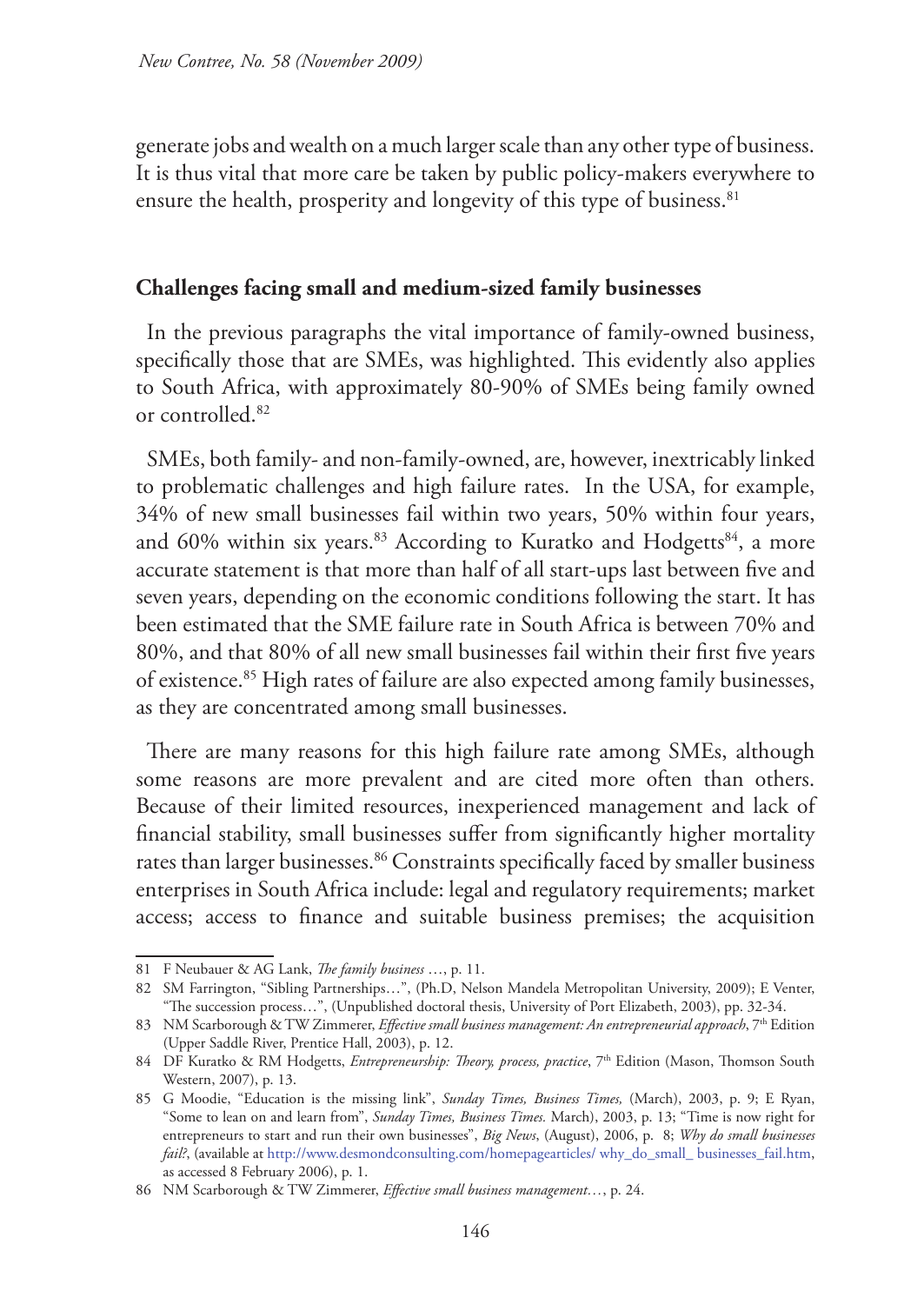of skills and managerial expertise; access to appropriate resources and technology; the quality of infrastructure, especially in poverty-stricken and rural areas; bureaucratic hurdles, and tax regulations.<sup>87</sup> Failures are largely due to a combination of poor macro-economic performance and a number of structural constraints that impede development.<sup>88</sup>

Apart from facing similar business and environmental challenges as nonfamily-owned SMEs, family-owned SMEs face additional challenges owing to their unique nature and familial interpersonal relationships. These include problems arising from family conflict, emotional issues, sibling rivalry, autocratic paternalistic cultures, nepotism, confusing organisation, rigidity in innovation and succession, as well as resistance to change.<sup>89</sup> Of these, succession is probably the biggest challenge faced by the majority of family businesses.<sup>90</sup> Even though most owners want to see the family ownership of their business continue after their departure from the business, statistics worldwide show that only 30-33% of family businesses survive past the first generation, while even fewer (10-16%) survive to the third generation, while as few as  $3\%$  survive into the fourth generation.<sup>91</sup> According to Hugo<sup>92</sup>, only 25% of family businesses in South Africa proceed to the second generation, and a mere 10% to the third. As chief contributors to the economic and social well-being of all capitalist societies, this fragility is a reason for concern, and raises questions as to what factors explain this lack of longevity.<sup>93</sup> Future research efforts should therefore focus on addressing these concerns.

<sup>87</sup> H Malagas, *State of small business development in South Africa, Annual Review 2002* (Pretoria, Ntsika Enterprise Promotion Agency), 2003, p. 47.

<sup>88</sup> "IDC support to SME sector", *SMME Tabloid*, 2(7), 2001, p. 5.

<sup>89</sup> A Jorissen, E Laveren, R Martens & A Reheul, "Real versus sample-based…", *Family Business Review*, XVIII(3), 2005, p. 229; E Venter, "The succession process…", (Ph.D, University of Port Elizabeth, 2003), p. 72.

<sup>90</sup> J Lee, "Family firm performance…", *Family Business Review*, XIX(3), 2006, p. 104.

<sup>91</sup> PS Davis & PD Harveston, "In the founder's shadow: Conflict in the family firm", *Family Business Review*, XII(4), 1999, p. 312; J Lee, "Family firm performance…", *Family Business Review*, XIX(3), 2006, p. 104; JG Longenecker, CW Moore, JW Petty & LE Palich, Small business management ...., p. 86; NM Scarborough & TW Zimmerer, Effective small business management…, p. 18.

<sup>92</sup> PF Hugo, "The alternative business entities available to family businesses with succession as the ultimate goal", (MBA treatise, Graduate School of Business, University of Stellenbosch, 1996), p. 8.

<sup>93</sup> JK Bosch, M Tait & E Venter, *Business management: An entrepreneurial* …, p. 684; F Neubauer & AG Lank, *The family business*…, p. 14.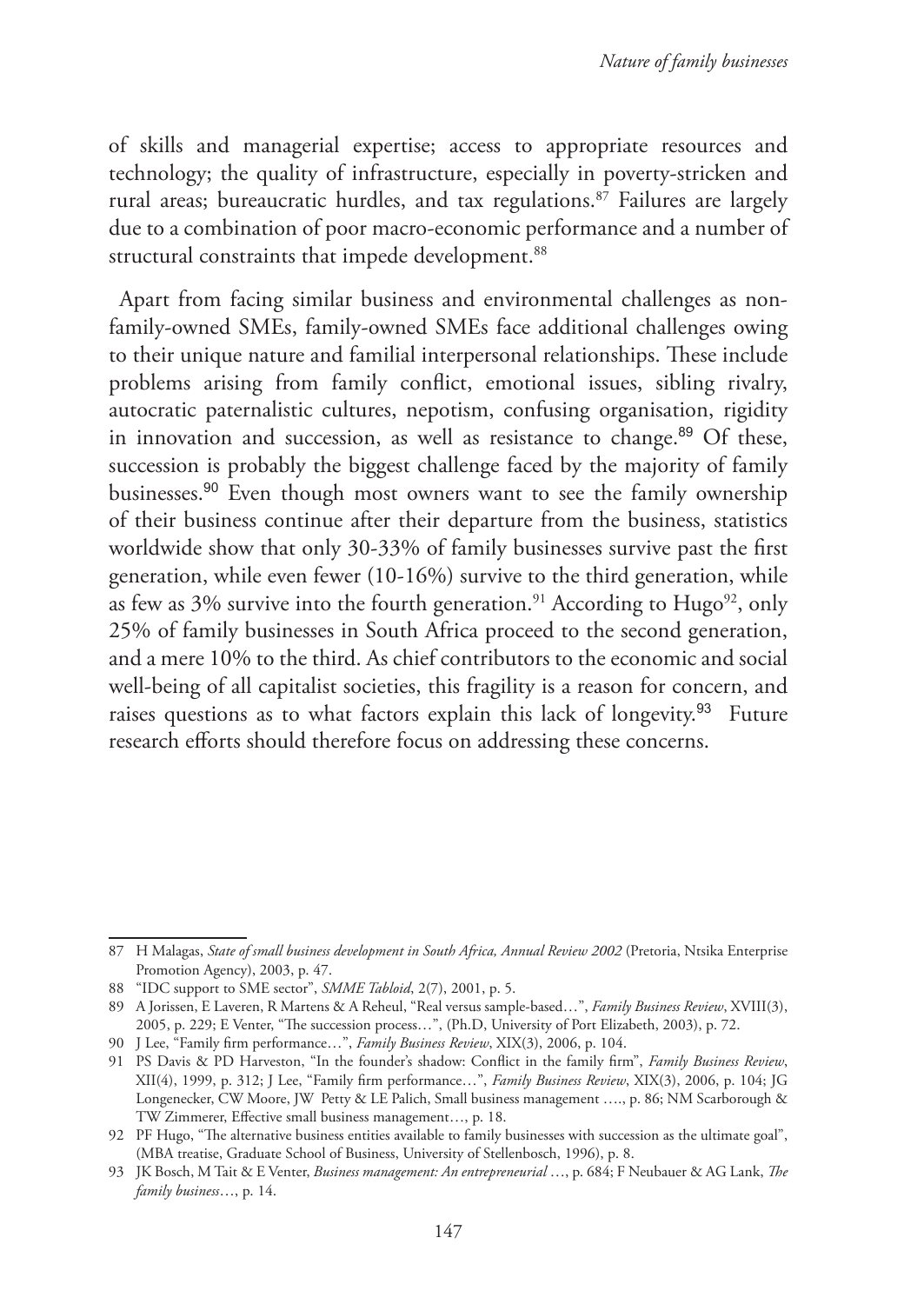## **Conclusion**

The main purpose of this paper was to examine the nature of family businesses and their important role in economic development. Little consensus exists in the literature as to what constitutes a family business. Numerous definitions have been identified, but most commonly a family business is defined by the following criteria:

at least 51% of the equity of the business must be owned by a single family; a single family must be able to exercise considerable influence; and at least two family members must be involved in the senior management of the business.

Various unique characteristics of family businesses, as well as how they differ from non-family business, have been identified. These could have either a positive or a negative influence on the success of the family business.

Apart from facing similar business and environmental challenges to those of non-family-owned firms, family-owned businesses face additional challenges because of their unique nature and familial interpersonal relationships. The lack of longevity of family businesses is a major cause for concern; few proceed to the second generation, and even fewer make it to subsequent generations.

South Africa urgently needs to create more wealth and an environment which is conducive to more successful businesses if it is to achieve its many economic, social and personal objectives. In this regard it is important that family businesses should have a mouthpiece in government, academia and in the corporate sector, so that the contributions they make and the unique challenges they face can be highlighted in policy debates and in society at large. Such a mouthpiece could lobby on behalf of family businesses in policy debates, as is the case in countries such as the Netherlands, Sweden, and the European Union, amongst others. Currently (2009), two institutions focussing specifically on family businesses are being established in South Africa, namely the Family Business Institute of South Africa (FABASA) in conjunction with Old Mutual, and the Nelson Mandela Metropolitan University (NMMU) Family Business Unit.

Despite the high failure rates of family-owned businesses, statistics still show that they make a significant contribution to the economies of their respective countries. One can only imagine the enormous contribution these firms could make should their failure rate be reduced. Family businesses, and more specifically small and medium-sized family businesses, are the backbone of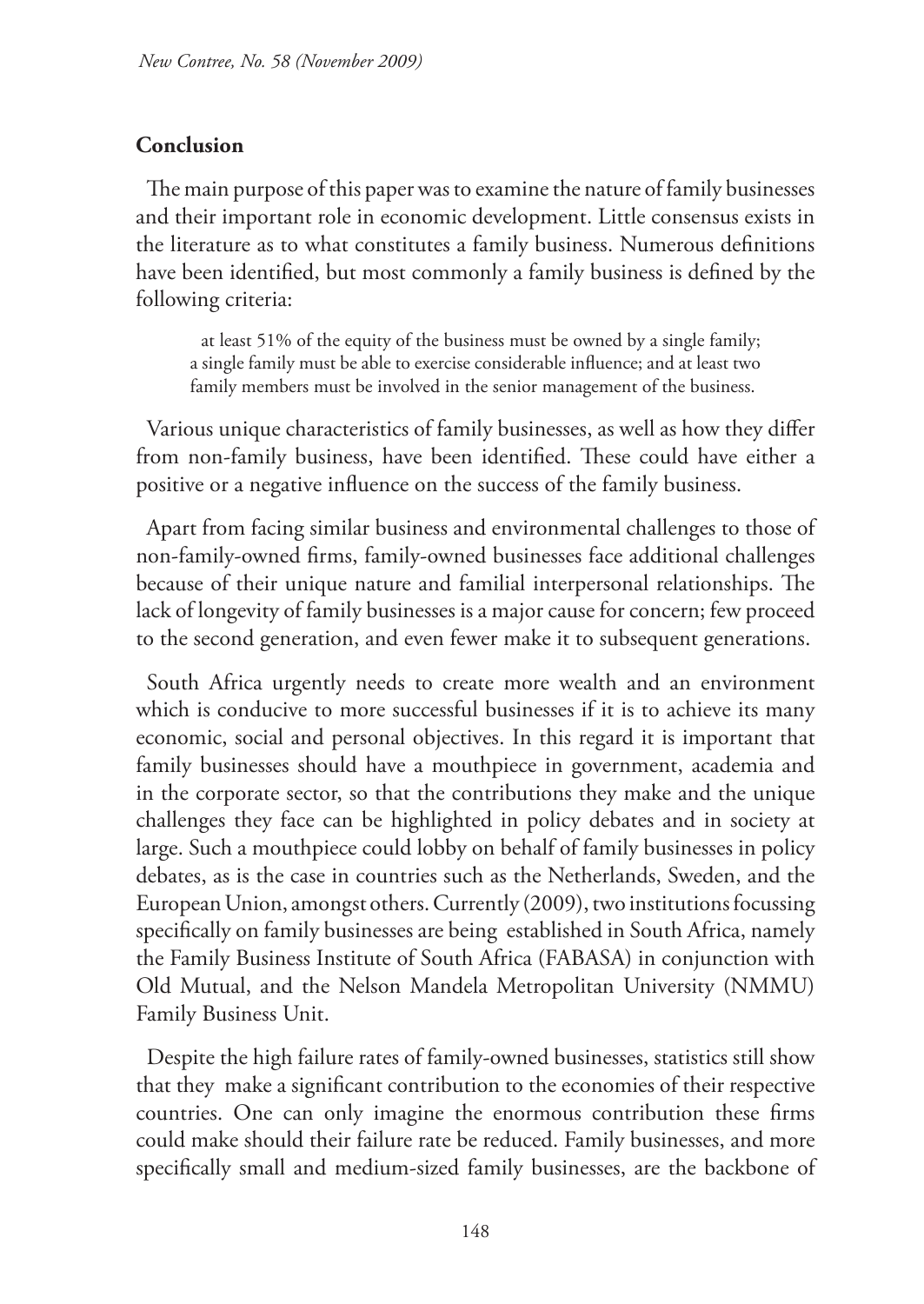the South African economy, and it is vital that all efforts be made to promote the success and sustainability of these businesses.

| <b>NAME AND YEAR</b>              | <b>DEFINITION</b>                                                                                                                                                                         |  |
|-----------------------------------|-------------------------------------------------------------------------------------------------------------------------------------------------------------------------------------------|--|
| <b>OWNERSHIP-MANAGEMENT FOCUS</b> |                                                                                                                                                                                           |  |
| Barnes & Hershon 1976             | "controlling ownership is rested in the hands of an<br>individual or of the members of a single family" (p. 106).                                                                         |  |
| Carsrud 1994                      | "firm's ownership and policy-making are dominated<br>by members of an 'emotional kinship group' whether<br>members of that group recognise the fact or not" (p. 40).                      |  |
| Davis & Taguiri 1985              | "a business in which two or more extended family<br>members influence the direction of the business" (quoted<br>in Rothstein 1992:398).                                                   |  |
| Hulshoff 2001 (Flören)            | "a business where more than 50% of the voting shares<br>are owned by one single family, and more than 50% of the<br>management (team) are drawn from the family that owns<br>the family". |  |

## Annexure A: Definitions of family business<sup>94</sup>

<sup>94</sup> RH Flören, *Crown princes…*, p. 17; F Neubauer & AG Lank, *The family business…*, p. 21; P Sharma, "Determinants of the …", (Ph.D, University of Calgary, 1997); E Venter, "The succession process…", (Ph.D, University of Port Elizabeth, 2003), p. 21.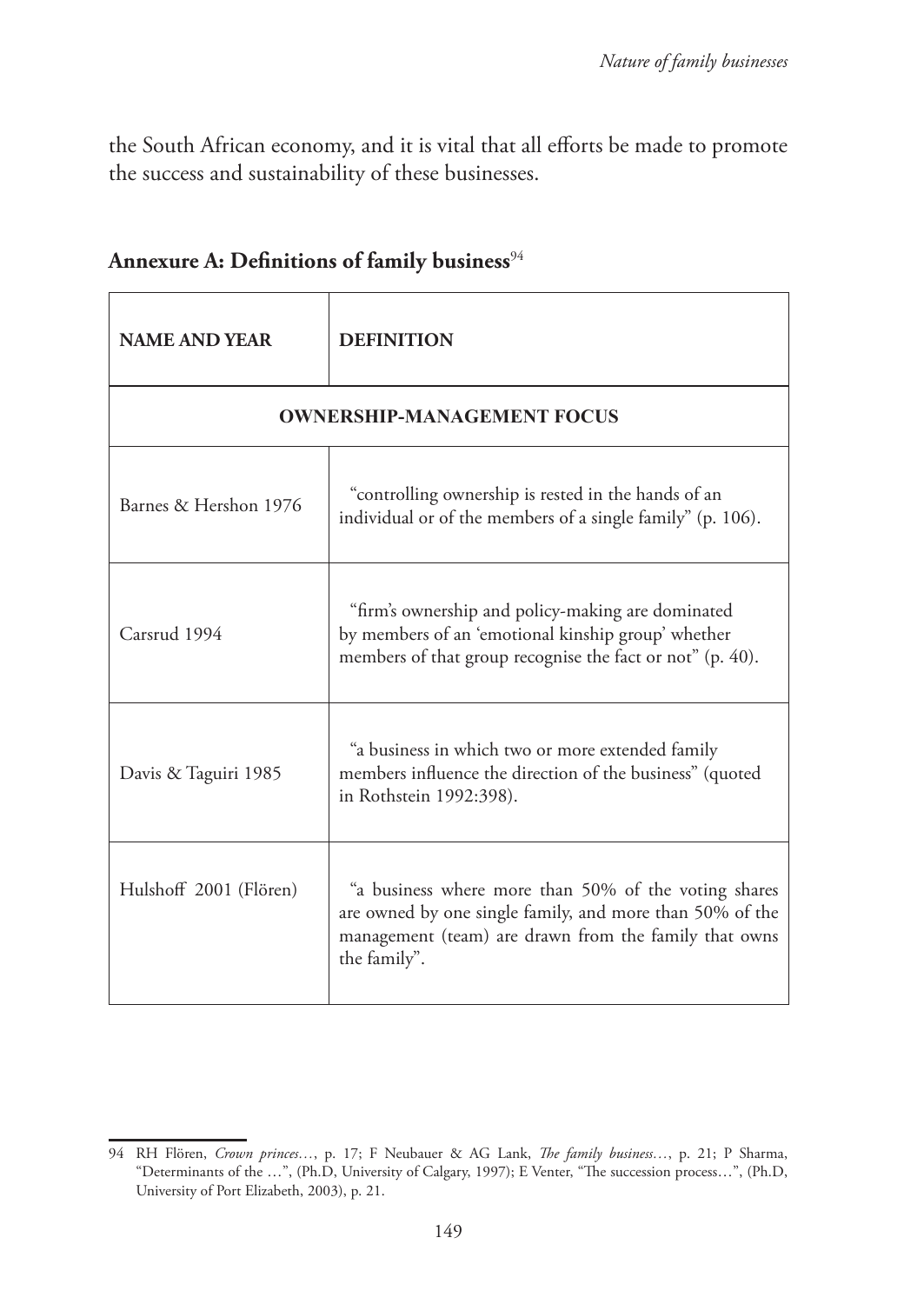| <b>NAME AND YEAR</b>               | <b>DEFINITION</b>                                                                                                                                                                                    |  |
|------------------------------------|------------------------------------------------------------------------------------------------------------------------------------------------------------------------------------------------------|--|
| <b>Ward 1990</b>                   | "a business in which there are two or more family members<br>influencing the business" (p. 66).                                                                                                      |  |
| Zimmerer & Scarborough<br>2002     | "one that includes two or more members of a family with<br>financial control of the company" (p. 19).                                                                                                |  |
| <b>GENERATIONAL TRANSFER FOCUS</b> |                                                                                                                                                                                                      |  |
| Donnelley 1964                     | "which are closely identified with two or more generations<br>of family" (p. 2).                                                                                                                     |  |
| Churchill & Hatten 1987            | "what is usually meant by family business  is either<br>the occurrence or the anticipation that a younger family<br>member has or will assume control of the business from<br>the elder" $(p. 52)$ . |  |
| Goldberg 1991                      | "being closely identified with two or more generations of<br>family, and usually involved in day-to-day operations" (p.<br>9).                                                                       |  |
| Ward 1987                          | "one that will be passed on for the family's next<br>generation to manage and control" (p. 252).                                                                                                     |  |
| Ward & Aronoff 1990                | "one that is intended for future generations" (p. 3).                                                                                                                                                |  |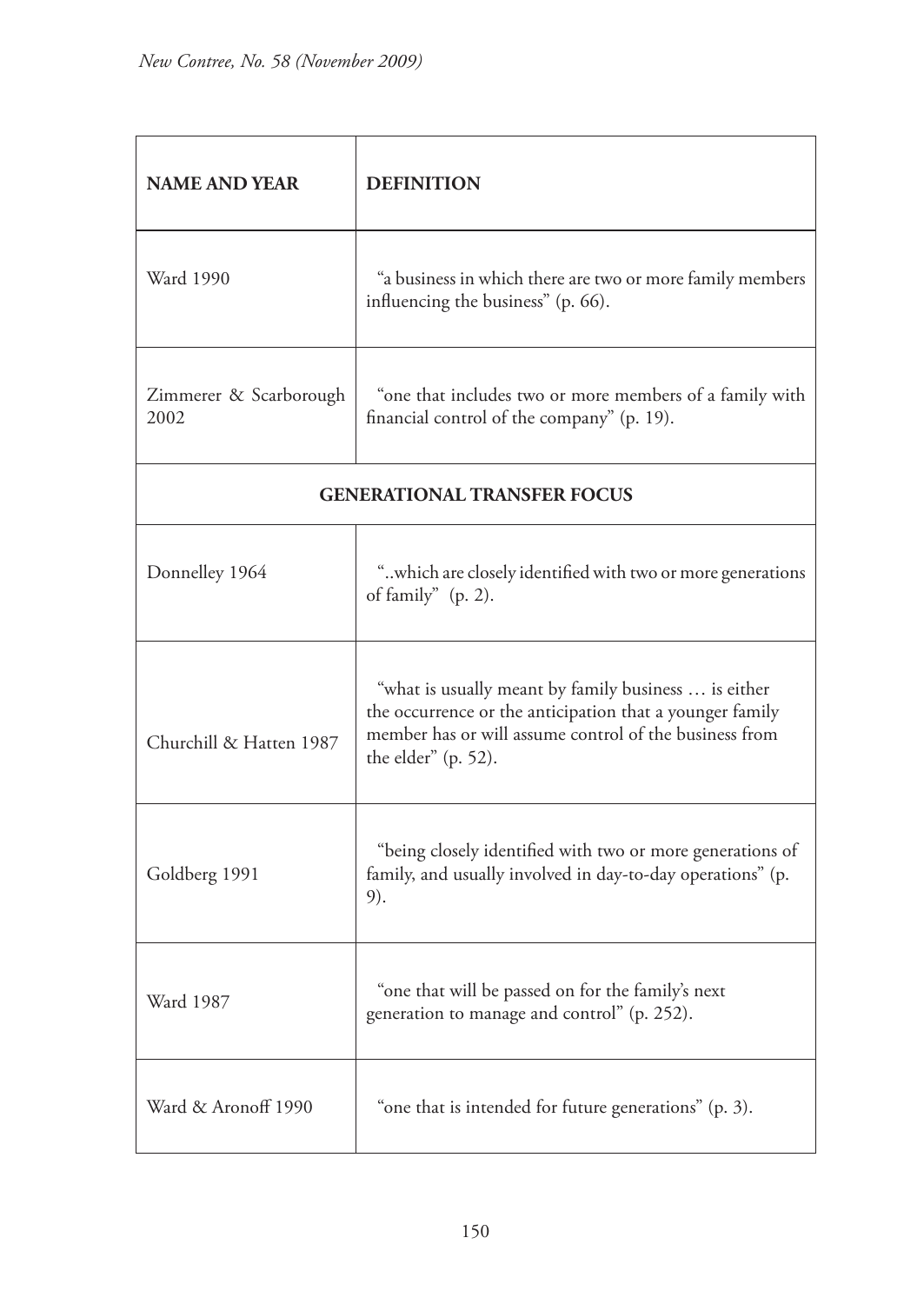| <b>NAME AND YEAR</b>        | <b>DEFINITION</b>                                                                                                                                                                                                                                                                                                                                |  |  |
|-----------------------------|--------------------------------------------------------------------------------------------------------------------------------------------------------------------------------------------------------------------------------------------------------------------------------------------------------------------------------------------------|--|--|
| Litz & Kleysen 2001         | "one of the defining characteristics of a family business is<br>intergenerational involvement" (p. 338).                                                                                                                                                                                                                                         |  |  |
|                             | <b>INTERDEPENDENT SUBSYSTEMS</b>                                                                                                                                                                                                                                                                                                                 |  |  |
| Beckhard & Dyer 1983        | "the subsystems in the family firm system  include (1)<br>the business as an entity, (2) the family as an entity, (3) the<br>founder as an entity, and (4) such linking organisations as<br>the board of directors" (p. 6).                                                                                                                      |  |  |
| Davis 1983                  | "it is the interaction between two sets of organisation,<br>family and business, that establishes the basic character of<br>the family business and defines its uniqueness" (p. 47).                                                                                                                                                             |  |  |
| <b>Dyer 1986</b>            | "in which decisions regarding its ownership or<br>management are influenced by a relationship to a family (or<br>families)" (p. xiv)                                                                                                                                                                                                             |  |  |
| <b>MULTIPLE CONDITIONS</b>  |                                                                                                                                                                                                                                                                                                                                                  |  |  |
| Astrachan & Kolenko<br>1994 | "family ownership of more than 50% of the business<br>in private firms or more than 10% of the stock in public<br>companies; more than one family member works in the<br>business or the owner anticipates passing the business<br>to the next generation of family members or the owner<br>identifies the firm as a family business " (p. 254). |  |  |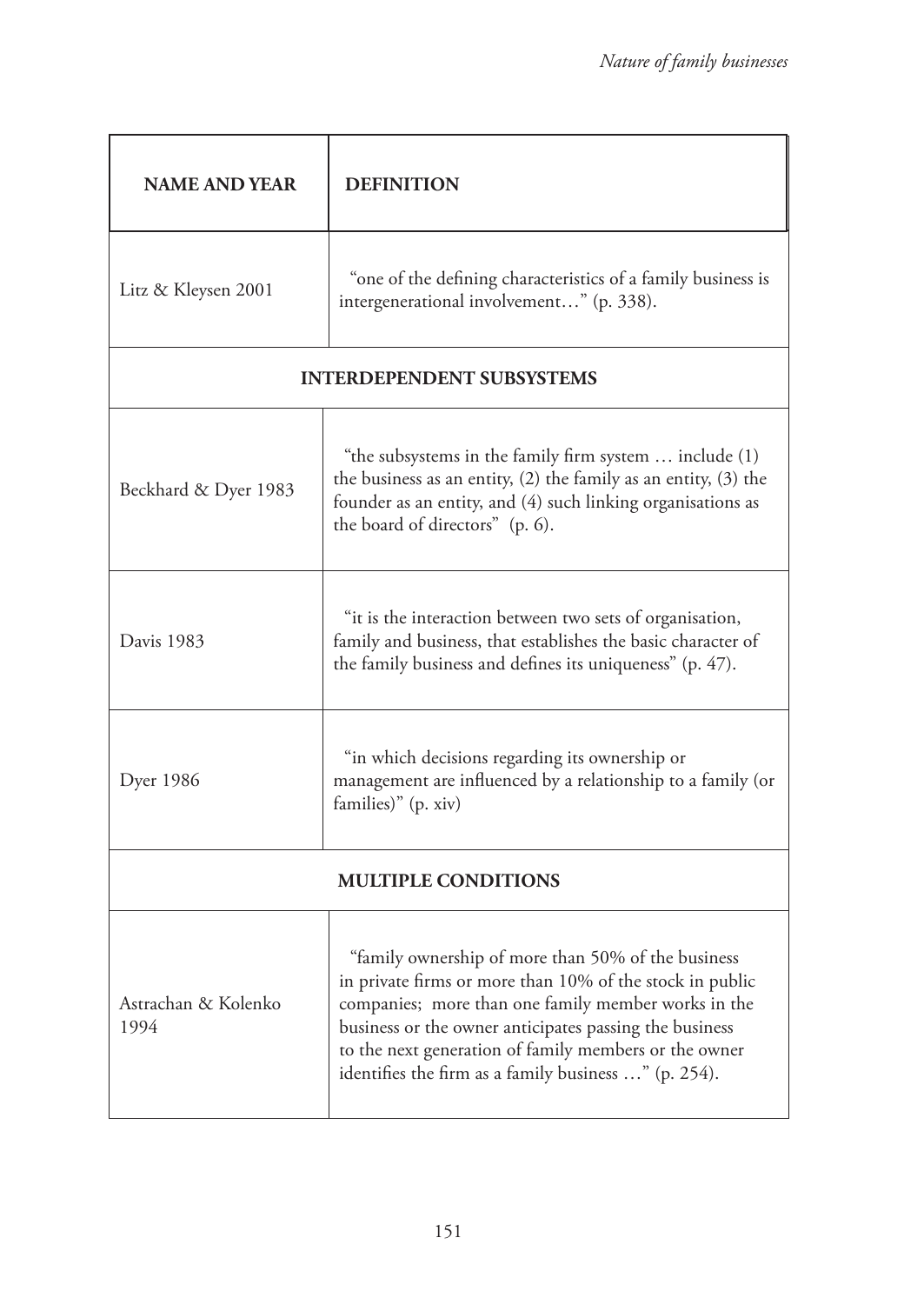| <b>NAME AND YEAR</b>                            | <b>DEFINITION</b>                                                                                                                                                                                                                                                                                                                  |
|-------------------------------------------------|------------------------------------------------------------------------------------------------------------------------------------------------------------------------------------------------------------------------------------------------------------------------------------------------------------------------------------|
| Donckels & Lambrecht<br>1999                    | "a family business is one in which the majority of the<br>shares are in the hands of one family, and in which the<br>general management of the business also belongs to the<br>same family" (p. 174).                                                                                                                              |
| Leach 1994                                      | "A family business is one which is influenced by a family<br>or by a family relationship and the family as a body may<br>effectively control business operations because it owns<br>more than 50 per cent of the voting shares, or because<br>family members fill a significant number of the top<br>management positions" (p. 4). |
| Neubauer & Lank 1998                            | "[A] company is considered a family business when it<br>has been closely identified with at least two generations of<br>a family and when this link has had mutual influence on<br>company policy and on the interests and objectives of the<br>family" $(p. 6)$ .                                                                 |
| Smyrnioa, Tanewski, and<br>Ramano 1998 (Flören) | " a business in which any one of the following criteria<br>hold true: 50% or more of the ownership is held by a single<br>family; 50% or more of the ownership is held by multiple<br>members of a number of families; a single family".                                                                                           |
| Steier 2001                                     | "a group of persona affiliated by common ancestry<br>or marriage who have a financial stake in a business<br>enterprise" (p. 356).                                                                                                                                                                                                 |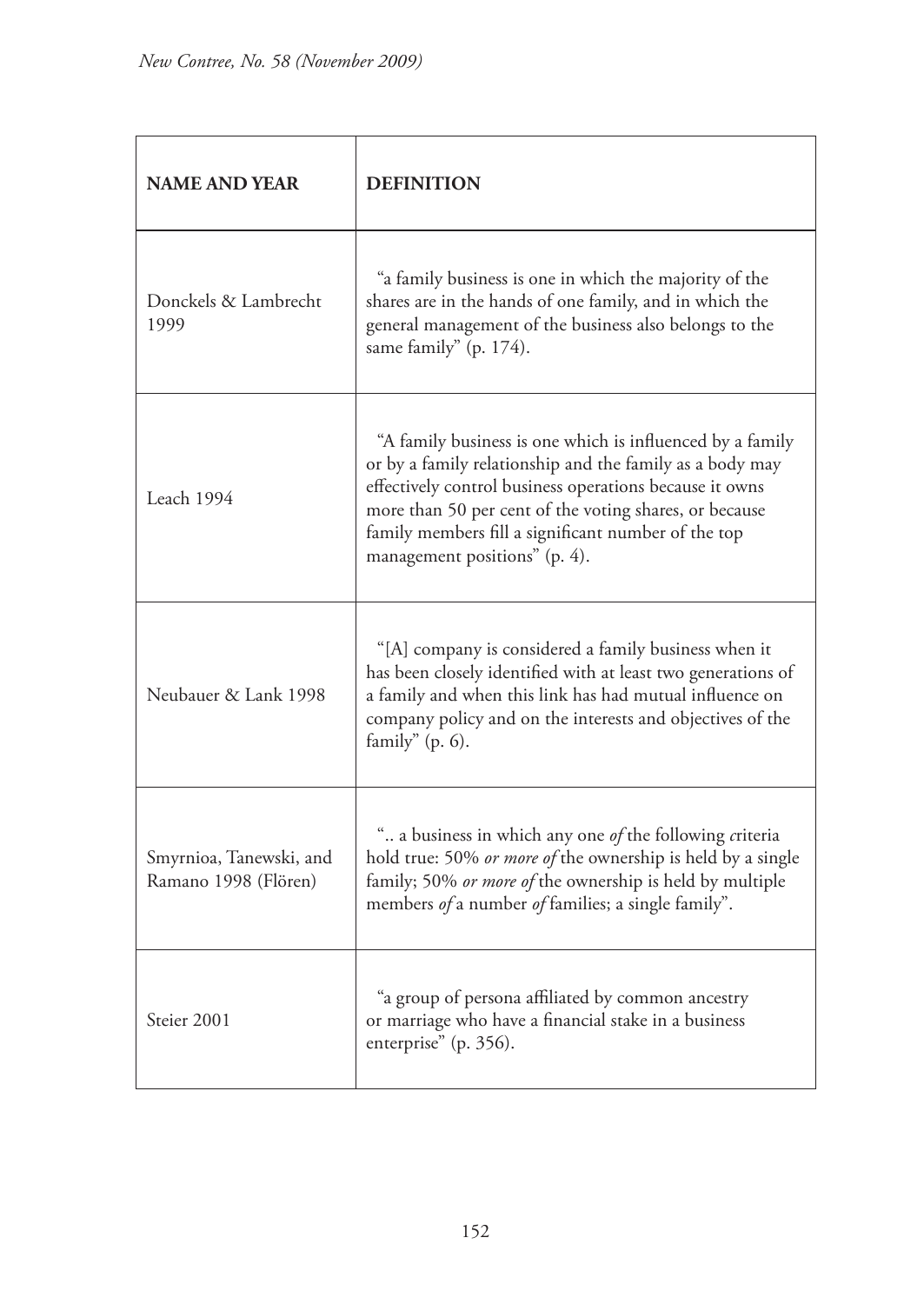| <b>NAME AND YEAR</b>          | <b>DEFINITION</b>                                                                                                                                                                                                                                                    |
|-------------------------------|----------------------------------------------------------------------------------------------------------------------------------------------------------------------------------------------------------------------------------------------------------------------|
| Stoy Hayward 1989<br>(Flören) | "any one of the three following criteria: more than 50%<br>of the voting shares are owned by a single family; a single<br>family is effectively controlling the firm; a significant<br>proportion of the firm's senior management is drawn from<br>the same family". |